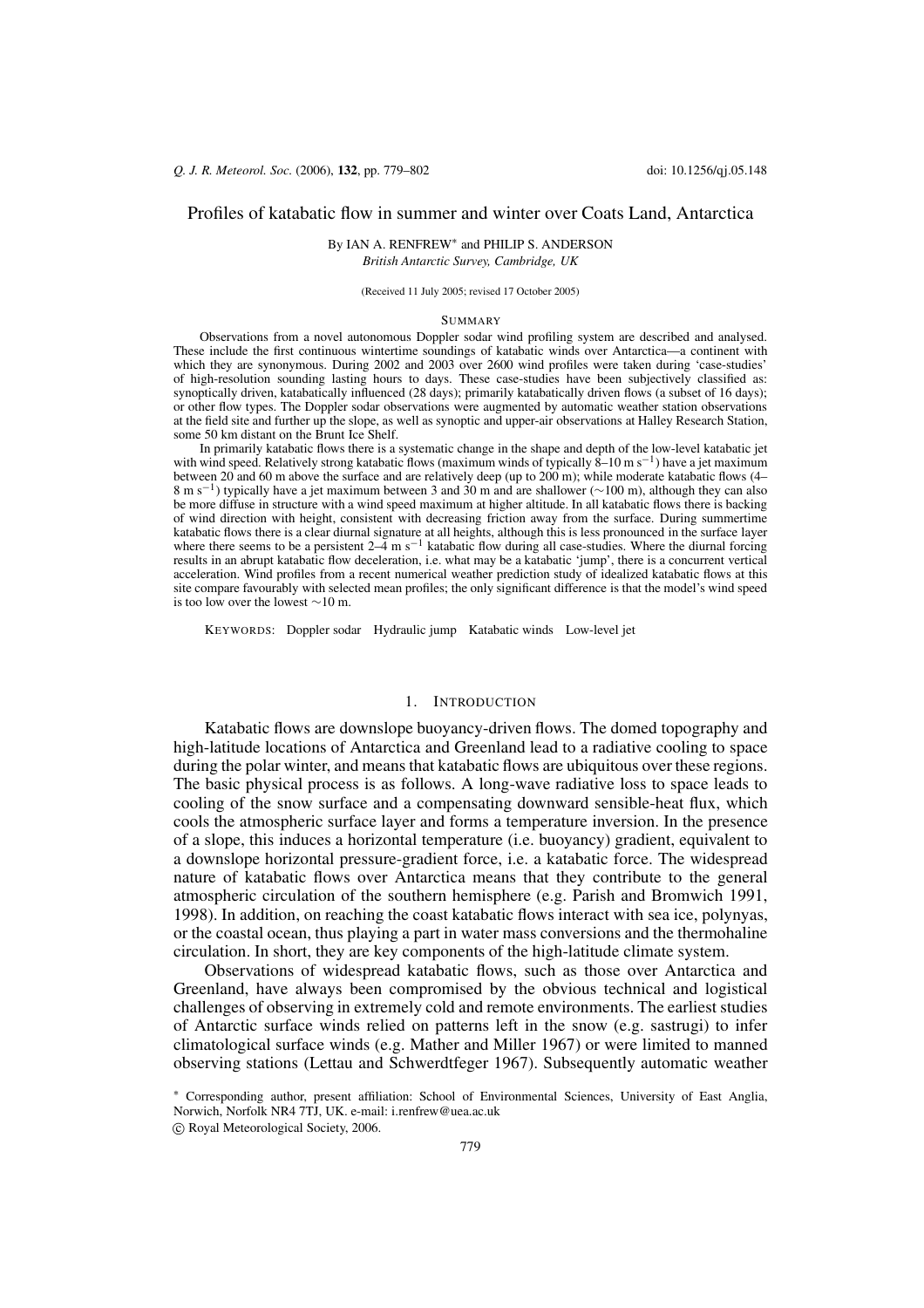stations (AWS) provided the means to obtain a high temporal-resolution year-round picture of the surface winds and, although numerous technical problems have been endured, these remain a mainstay of katabatic-flow studies (e.g. Parish 1988; Stearns and Wendler 1988; Bromwich 1989; Pettré and André 1991; King 1993; Renfrew and Anderson 2002) their main limitation being that the height of the AWS mast (typically 3 m) usually allows only one level of near-surface wind measurement.

Observations of the vertical structure of katabatic flows are rare. The manned research stations in both Greenland and Antarctica are mainly around the coast on islands, ice shelves or nunataks, and naturally these tend to avoid areas prone to katabatic winds. The few manned stations in the interior (e.g. Amundsen-Scott at the South Pole, Dome C, Vostok) tend to be on very slight slopes, or plateaux, where any katabatic forcing is very weak. This means that observational studies of katabatic flow structure thus far have been remotely based field experiments and so have been restricted to the summer months.

Over Greenland and Antarctica, intensive field experiments have been carried out using aircraft, tethersondes, radiosondes and sodar, usually augmented by surface observations from AWS. For example, at the western margins of Greenland, van den Broeke et al. (1994) used tethersonde observations and Meesters et al. (1997) used mast and sodar observations to describe the average structure of katabatic winds during summer conditions. Over western and eastern Greenland, Heinemann (1999, 2002) used a research aircraft to obtain numerous soundings of early summer katabatic flows and, due to the comprehensive sampling carried out, was able to quantify the momentum budget of the flow and its turbulent structure. Over Adélie Land, in Antarctica, as part of the IAGO (Interaction Atmosphere-Glace-Ocean) campaign, Sorbjan et al. (1986) and Pettré and André (1991) used tethersonde and radiosonde observations to describe the summertime atmospheric boundary layer. Near Siple Coast, Bromwich and Liu (1996) used sodar, a radio acoustic sounding system and radiosonde soundings to describe summertime katabatic flows; while over Dronning Maud Land, Bintanja (2000a,b) combined simultaneous tethersonde and radiosonde soundings to calculate an approximate momentum budget of summertime katabatic flow. Outside of these few intensive but short-lived summertime field campaigns there are relatively few observations of the vertical structure of katabatic flow in Antarctica (e.g. Ohata et al. 1985) or Greenland.

This paper presents extensive year-round observations of the vertical structure of katabatic flow over Coats Land, Antarctica from 2002 and 2003. The wind profiles are derived from an autonomous Doppler sodar sounding system installed on a moderate slope some 50 km south of Halley Research Station. The moderate uniform slopes of Coats Land are typical of much of coastal Antarctica, suggesting these observations are representative of katabatic winds on similar slopes around the continent. The wind profiling system could not be run continuously due to power supply limitations. Instead, case-study' periods of a few hours to days were sampled, chosen on the basis of real-time meteorological information provided by an *in situ* AWS. The Doppler sodar system sampled continuously during these periods, thus providing a wealth of data for a selection of cases, allowing a comprehensive picture of the temporal variability of the katabatic flows and amassing a large number of wind profiles without the labour of a tethersonde or radiosonde system. A total of over  $2600$  vertical wind profiles were observed over the 2-year period. Significant observational periods have been subjectively classified as: synoptically driven, katabatically influenced (28 days and 1626 profiles); or primarily katabatically driven flows (a subset of 16 days and 805 profiles); or other flow types.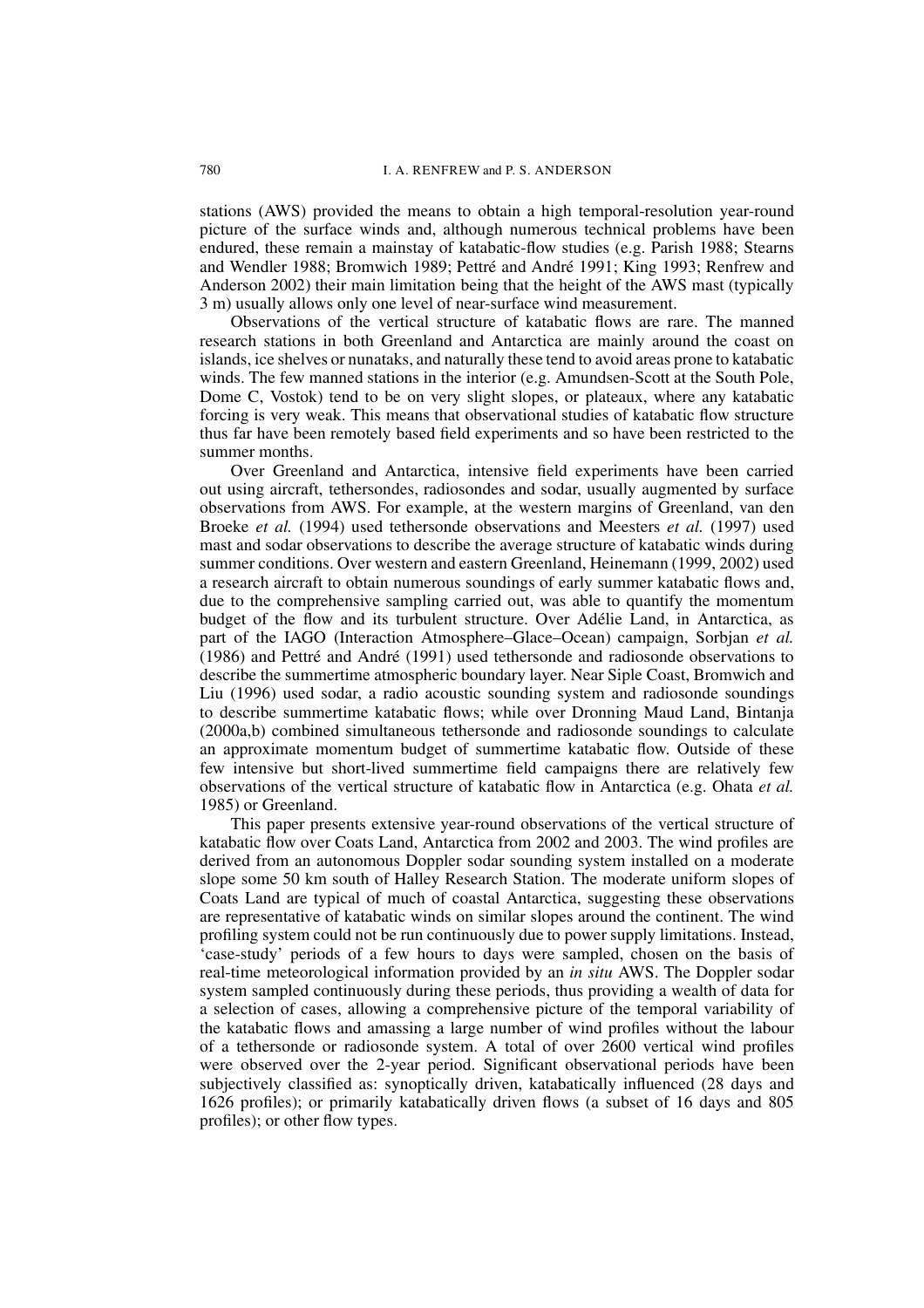

Figure 1. Topographic map of Coats Land, Antarctica, based on the Antarctic Digital Database version 3 (BAS 1993). The contour interval is 100 m. The location of Halley Research Station is shown, and the four automatic weather station sites are marked C1 to C4. The autonomous Doppler sodar was deployed at C2 during 2002 and 2003.

In the next section further details on the Coats Land experiment, a summary of Coats Land's surface climatology and a brief description of the autonomous Doppler sodar system are presented. In section 3, two katabatic flow case-studies (one from summer and one from winter) are described and used to illustrate the profile data. In section 4, a composite analysis of the vertical structure of primarily katabatic flow is carried out, while section 5 presents conclusions.

#### $2^{\circ}$ THE COATS LAND EXPERIMENT

Coats Land lies in the Weddell Sea sector of Antarctica. Figure 1 shows a topographic map of the area, based on the Antarctic Digital Database version 3 (BAS 1993). The location of Halley and four AWS sites (C1 to C4) are marked. Table 1 notes some geographical details of the sites. The slopes of Coats Land consist of a snow-covered ice sheet which is uniform across and modest in gradient (around 5% at most), relative to the Antarctic continent in general. The coastline is typical of much of the moderate slopes of the continent. The proximity of Coats Land to the British Antarctic Survey's Halley research station, on the Brunt Ice Shelf, suggests it as an ideal location to study 'ordinary' Antarctic katabatic flows, i.e. those that develop on relatively modest, uniform slopes (as opposed to the 'extraordinary' katabatic flows found over very steep or convergent topography, e.g. Bromwich (1989) and Wendler et al. (1993)). The Coats Land experiment ran from 1996 to the end of 2004, with AWS located at various sites over this period (for more details see Renfrew and Anderson 2002; Anderson et al.  $2005$ ).

A description of the surface climatology of Coats Land based primarily on AWS and Halley surface observations, but augmented with satellite products and upper-air radiosonde soundings, is documented in Renfrew and Anderson (2002). They describe two dynamical regimes in the region: over the ice shelf near-surface winds were usually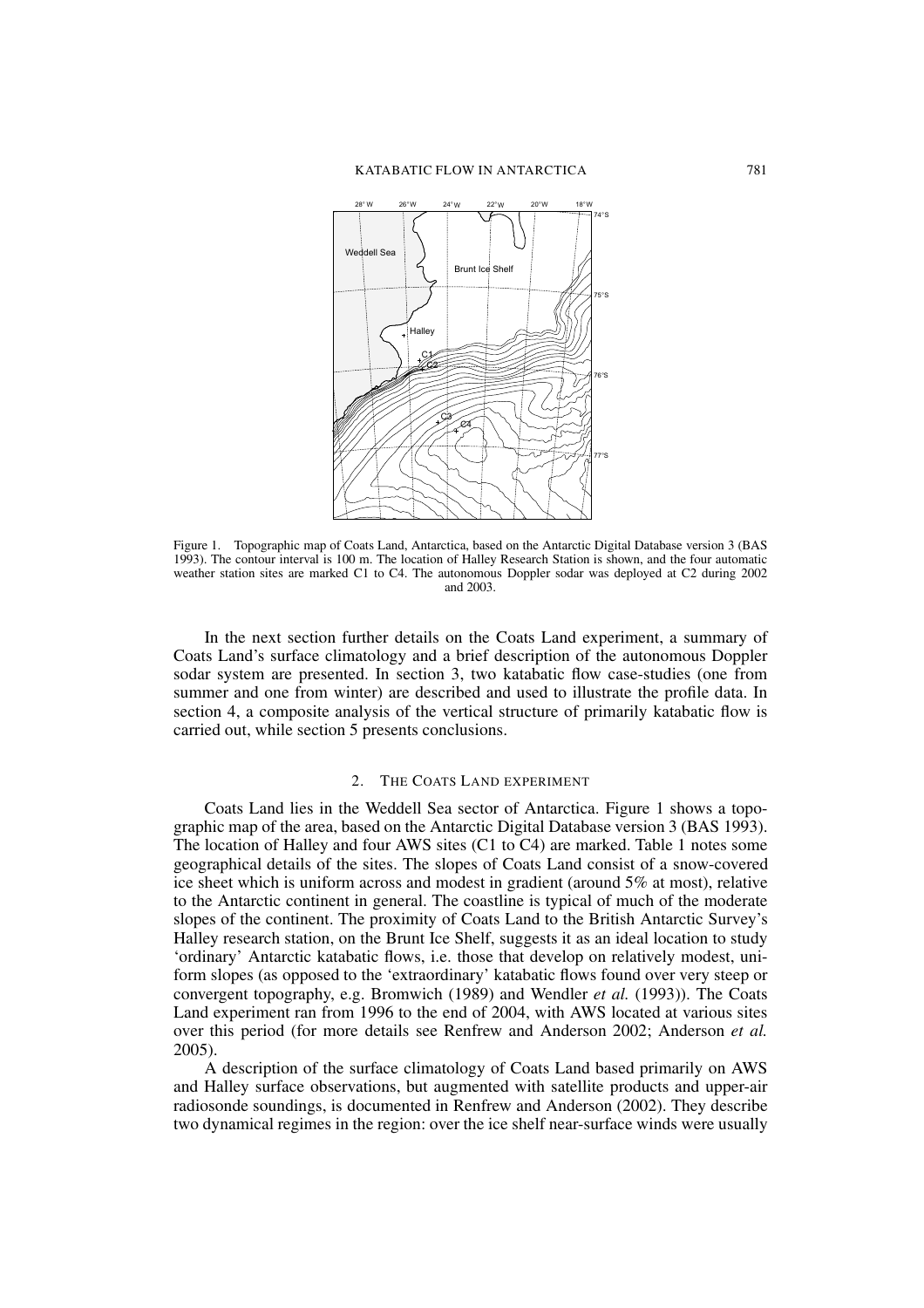| Station | Latitude<br>$\rm ^{\circ}S$ | Longitude<br>$\rm ^{6}W$ | Height<br>(m) | Slope<br>(%) | Fall line | Distance from<br>Halley<br>(km) | Distance to<br>downslope station<br>(km) |
|---------|-----------------------------|--------------------------|---------------|--------------|-----------|---------------------------------|------------------------------------------|
| Halley  | 75.60                       | 26.20                    | 37            | 0.07         | 155       | 0                               |                                          |
| C1      | 75.88                       | 25.49                    | 43            | 0.7          | 160       | 37                              | 37                                       |
| C2      | 75.96                       | 25.41                    | 400           | 5.5          | 165       | 46                              | 10                                       |
| C3      | 76.70                       | 24.53                    | 1400          | 1.0          | 150       | 132                             | 86                                       |
| C4      | 76.81                       | 23.50                    | 1650          | 0.8          | 145       | 155                             | 32                                       |

TABLE 1. GEOGRAPHICAL DATA FOR HALLEY AND THE COATS LAND AUTOMATIC WEATHER STATIONS, C1 TO C4

After Renfrew and Anderson (2002).



Figure 2. Wind roses for Halley and automatic weather stations C2 and C4: (a) for all matching wintertime observations during the period  $1996-2000$ , and (b) during katabatic conditions at  $C2$ , as determined by conditional sampling. The wind directions are divided into 30° bins, and the wind speeds into 5 m s<sup>-1</sup> bins from 0.1 to  $30 \text{ m s}^{-1}$ . The size of the centre circle is proportional to the number of calm observations. The wind roses are plotted over the topography as shown in Fig. 1. (From Renfrew and Anderson 2002.)

from the east, occasionally from the west; whereas over the Coats Land slopes winds were from the east-to-south quadrant (Fig. 2(a)). Excluding the summer months, the surface layer over the ice shelf was about 10 K colder, in terms of potential temperature, than over the continent and was more stable than on the steepest part of the slope.

Motivated by case-studies and theoretical arguments, Renfrew and Anderson (2002) used a conditional sampling method to select a subset of the AWS data the members of which are, in some sense, katabatic\*. Examining these data (Fig. 2(b)), the authors showed that these archetypal katabatic winds flow from around  $10^{\circ}$  to the east of the fall line and with near-surface wind speeds of 7.5 m s<sup>-1</sup> at the C2 site (the steepest part of the slope), 5.1 m s<sup>-1</sup> at the C3 site, and 3.8 m s<sup>-1</sup> at the C4 site. They found no coherent surface katabatic-flow signature over the Brunt Ice Shelf—an aspect of the local climate also discussed by King (1993). King et al. (1998) used satellite remote sensing to infer a change in the temperature structure from the Brunt Ice Shelf to the slopes of Coats Land. This was investigated further by Renfrew and Anderson (2002) who found that during katabatic conditions potential temperatures over the ice shelf were also, on average,

\* The selection procedure chooses wintertime data where the perturbation pressure gradient between the AWS and Halley is small and the surface-layer stability is large—see Renfrew and Anderson (2002) for details.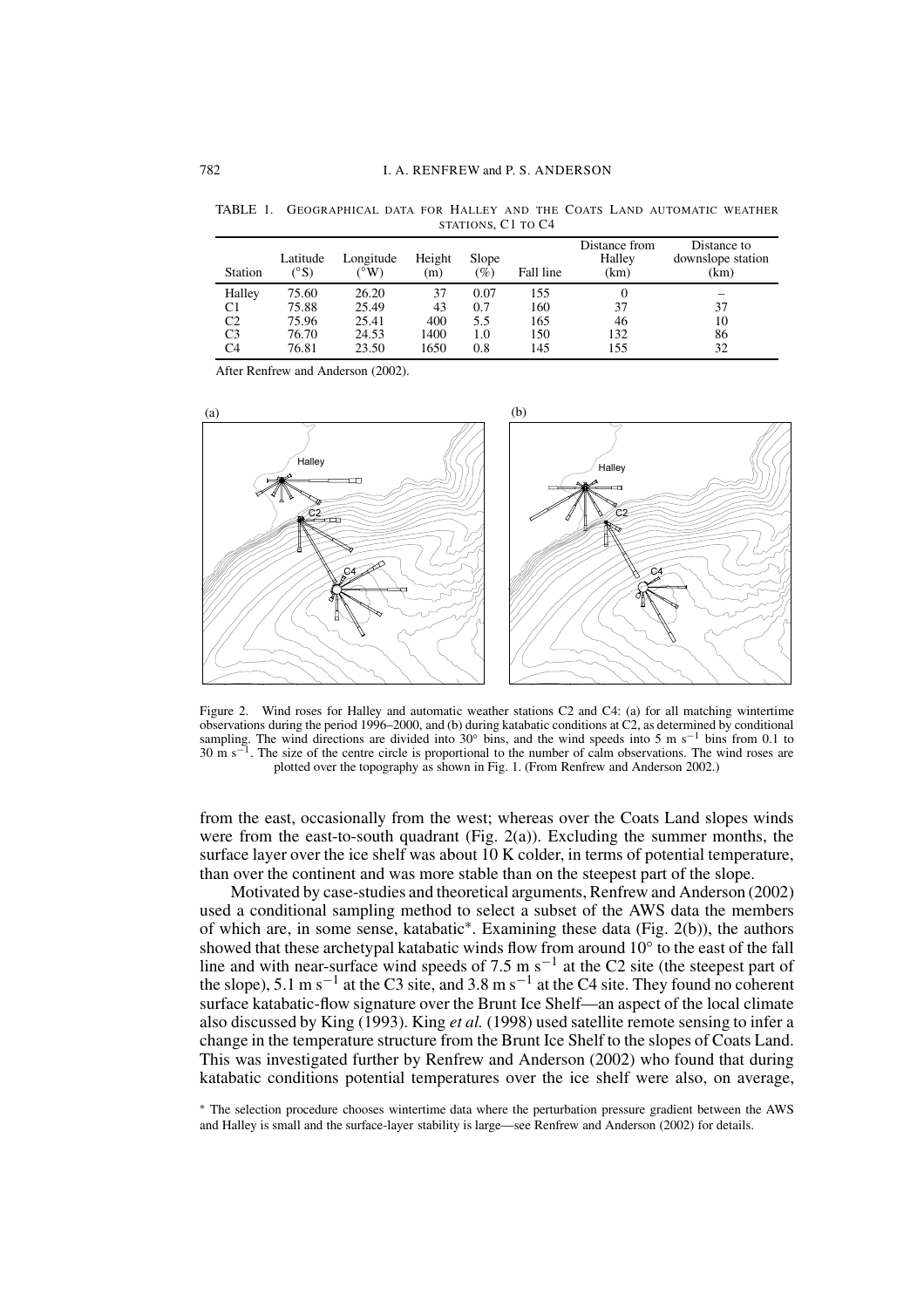some 10 K lower than over the continent. They therefore hypothesized that a damming, due to this pool of cold air in the ice shelf boundary layer, was causing the katabatic winds flowing from the continental slopes to ride over the boundary layer and/or be dissipated in some way as the flow decelerates (e.g. Ball 1960; Gallée and Schayes 1992; Gallée and Pettré 1998; Heinemann 1999). This hypothesis was confirmed by a momentum budget analysis in the numerical modelling study of Renfrew (2004).

According to this surface climatology, the AWS site subject to the strongest katabatic flows was C2; while according to the idealized numerical modelling of Renfrew (2004), the area of strongest katabatic winds stretched from just below C3 to just below C2. For this reason the C2 site was chosen for the installation of the Doppler sodar wind profiling system; the aim was to observe the vertical structure and variability of katabatic flows within a relatively dense (at least for the Antarctic) regional observing network.

The autonomous Doppler sodar wind profiling system was deployed at the C2 site for a subset of the full study period: namely 2002 and 2003. Prior to deployment the system was developed and tested in the UK and in Antarctica at Halley. The wind profiling system was based on a multi-frequency phased-array sodar, able to transmit acoustic pulses in several directions and hence use Doppler technology to calculate a three-dimensional wind profile from the acoustic returns. The sodar was powered by a parallel series of modules, each containing batteries, photovoltaic solar panels and vertical-axis wind generators, along with charging control and isolation circuitry. Unfortunately the wind generators failed during 2002, consequently there was only the stored battery power during the unlit winter of 2003. The main sodar processing unit was local to the antenna at the C2 site, but a radio telemetering system was devised to allow remote operation and data download from Halley (50 km to the north) via controlling software on a PC. An AWS was integrated into the system to provide realtime meteorological observations from the experimental site. Figure 3 shows the C2 site after the initial deployment of the autonomous Doppler sodar in January 2002. A detailed description of the system design and an evaluation of its performance can be found in Anderson et al. (2005).

A number of range-gate, pulse-frequency and pulse-duration settings were tried during the test phases of the experiment and, as with all sodar equipment, there was a trade-off between higher signal-to-noise ratios (achieved through longer pulse durations) and higher vertical resolution (achieved through closer range gates). In the end two settings were used during deployment in Coats Land: setting 502 (high vertical resolution) with range gates of 10 m from 20 to 60 m, 20 m from 60 to 120 m, 30 m from 120 to 210 m, 40 m from 210 to 330 m, 50 m from 330 to 430 m, and 70 m from 430 to 500 m; and setting 506 (standard vertical resolution) with range gates of 20 m from 20 to 100 m, 30 m from 100 to 220 m, 40 m from 220 to 340 m, 50 m from 340 to 440 m, and 60 m from 440 to 500 m. The frequencies and pulse durations prescribed can be found in Anderson *et al.* (2005). An analysis of data quality as a function of height showed a monotonic decrease with each successive range gate; in other words, using the 502 setting gave better vertical resolution at the expense of range, while using the 506 setting compromised resolution for a longer range (Anderson *et al.* 2005). According to the design specification of the Doppler sodar, wind accuracies are in the ranges: 0.1– 0.3 m s<sup>-1</sup> for horizontal wind speed,  $2-3^{\circ}$  for wind direction, and 0.03-0.1 m s<sup>-1</sup> for vertical wind speed, depending upon the prescribed settings. Qualitative comparisons against tethersonde wind profiles are discussed in Anderson et al. (2005).

The autonomous Doppler sodar system was designed to allow sounding for casestudy periods (or intensive observing periods) of a few hours to a few days. Continuous operation of the system was not possible due to power supply constraints. Therefore a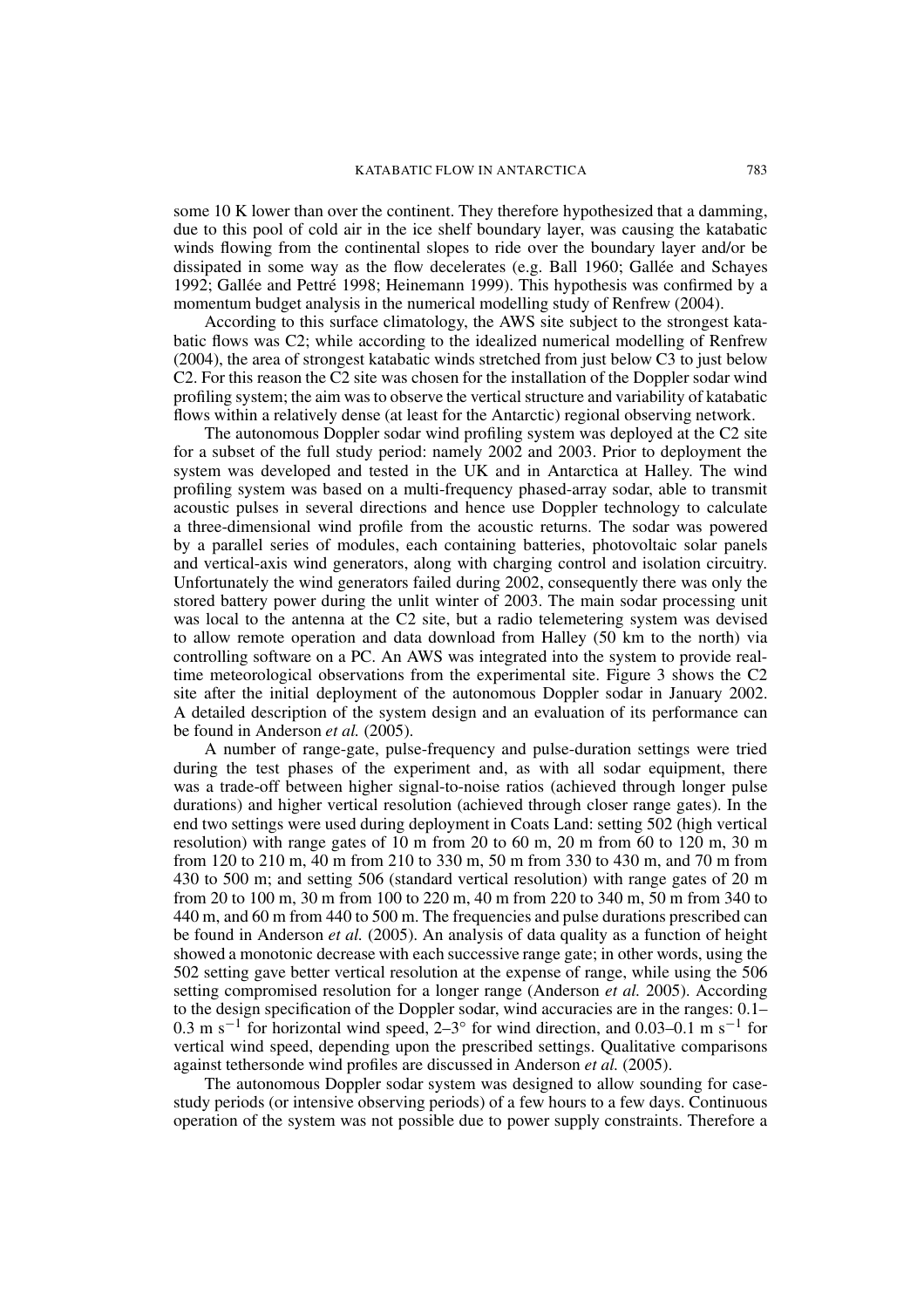

Figure 3. Photograph of the autonomous Doppler sodar wind profiling system situated at the C2 automatic weather station (AWS) site south of Halley in January 2002, looking towards the south-east. To the left is the sodar antenna, raised around 2 m above the snow surface; to the right, arranged in three rows, are the ten solar panels and ten wind generators that are part of the power system. Pointing towards the camera is the radio antenna. Behind the solar panels is the mast of the integrated AWS, with the propeller-vane anemometer on top. Out of shot are two other independent AWSs (from Anderson *et al.* 2005).

sounding strategy was developed to try and capture as many periods of meteorological interest as possible. To determine whether to start a sounding episode, the Halley sodar operators addressed two questions: (i) is there adequate power, and (ii) are the meteorological conditions interesting?

The power available to the system was monitored via the battery input voltage which, along with other power measurements, was transmitted with the AWS observations every hour from the remote site to Halley. Meteorological conditions of interest were, essentially:

- Periods of primarily katabatic flow;
- Transitions into or out of katabatic flow; and
- Periods of synoptically influenced katabatic flow.

Table 2 summarizes the specific meteorological criteria for each of the above three scenarios, as devised before the experiment. These criteria are based on the climatological and case-study analyses of Renfrew and Anderson (2002).

The priority before the experiment was to obtain several case-study periods of each scenario, with a particular priority being wintertime katabatic flow due to the scarcity of such data from anywhere in Antarctica. Indeed, for this reason no soundings were carried out during March and April 2003, instead the battery power was saved until the winter months of May to September. In addition to the above criteria, a preliminary analysis of the data was possible because the sounding data were transmitted back to Halley, and that analysis was then able to inform any modifications to the sounding strategy. Obviously a regular correspondence between the sodar operators at Halley and the research scientists working in the UK was maintained throughout the 2-year experiment.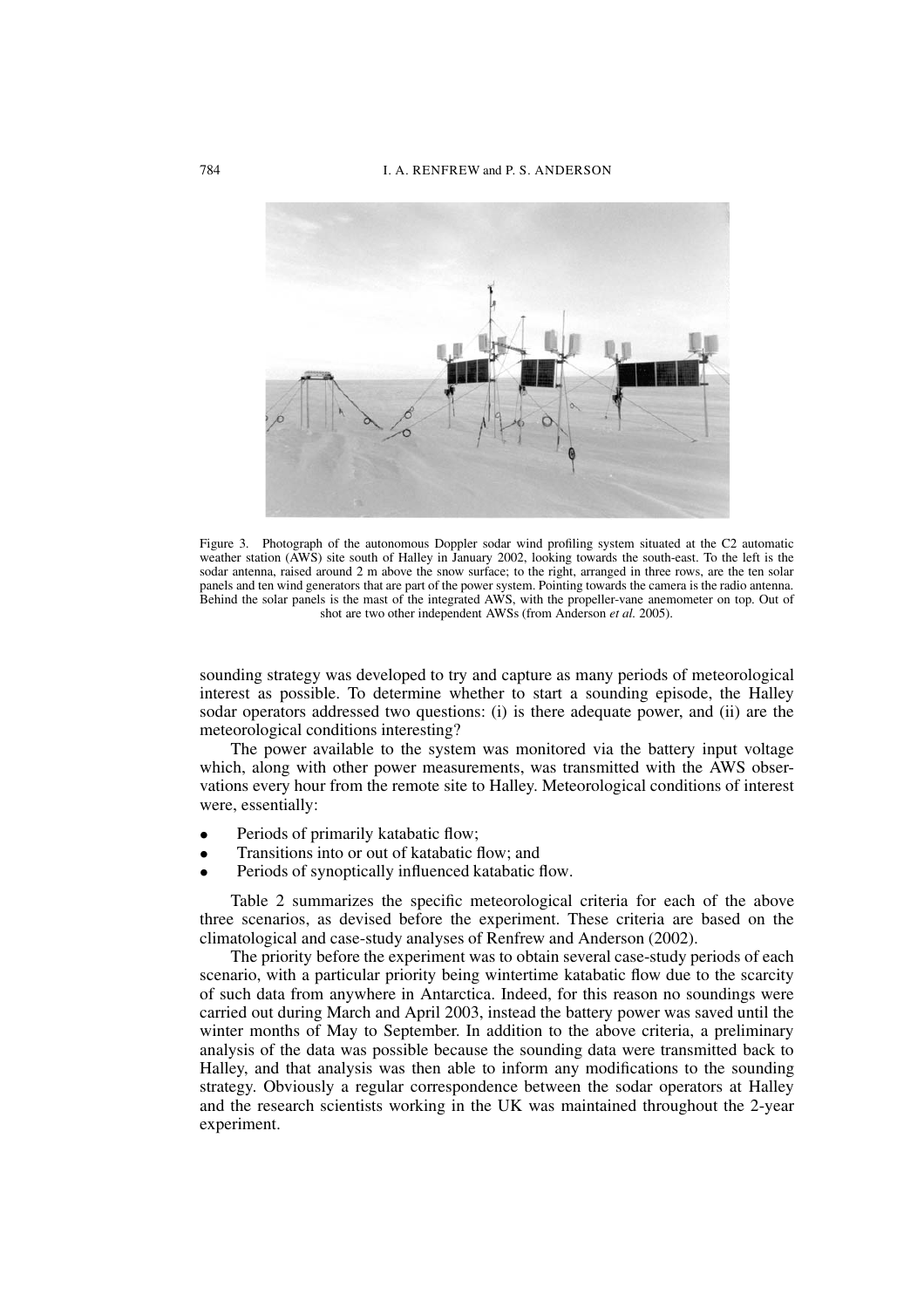| Scenario | Description                                        | C <sub>2</sub> criteria                                                                                                                         | Halley criteria                                                                               |  |
|----------|----------------------------------------------------|-------------------------------------------------------------------------------------------------------------------------------------------------|-----------------------------------------------------------------------------------------------|--|
| A        | Wintertime katabatic flow                          | $5 <$ wind speed $< 10 \text{ m s}^{-1}$<br>$120 \lt$ wind direction $\lt$ 180 $^{\circ}$<br>'clear skies' observed or<br>clear satellite image | Cloud $<$ 3 octas<br>sun below horizon                                                        |  |
| B        | Summertime katabatic<br>flow                       | As A                                                                                                                                            | As A, except sun above<br>horizon                                                             |  |
| C        | Calm to katabatic<br>flow transition               | Initially: $0 <$ wind speed $< 5$ m s <sup>-1</sup><br>becoming: as A                                                                           | Cloud < 3 octas<br>$0 <$ wind speed $< 5$ m s <sup>-1</sup>                                   |  |
| D        | Synoptic-scale low to<br>katabatic flow transition | Initially: 10 m s <sup>-1</sup> < wind speed<br>$60 <$ wind direction $< 150^{\circ}$<br>becoming: as A                                         | $10 \text{ m s}^{-1}$ < wind speed<br>$60 <$ wind direction $< 120^{\circ}$<br>becoming: as A |  |

TABLE 2. METEOROLOGICAL SOUNDING CRITERIA BASED ON REAL-TIME SURFACE OBSERVATIONS FROM THE C2 AUTOMATIC WEATHER STATION SITE AND HALLEY RESEARCH STATION

Halley is a synoptic and upper-air meteorological observing station, so standard meteorological variables are recorded continuously and cloud observations every 3 hours. The C2 site, around 50 km to the south and on the continental slope, is visible during clear-sky conditions and daylight hours, so 'clear skies' there can be seen from Halley. In addition, a satellite receiving system could be checked for the regional cloud cover.

Table 3 provides an overview of the katabatic flow observations obtained from the Doppler sodar system during its deployment in Coats Land. The table does not include very short periods of data (less than a few hours), nor periods where the range was very poor, nor periods of system testing. In total there are 28 days of sounding during what could be described as katabatically influenced flow; these comprise 1626 vertical wind profiles (each a 15-minute average), with 655 of these using setting 502, and 971 using setting 506. Mean vertical ranges for each day were between 68 and 221 m (Table 3), with the 506 setting giving a slightly better range, as expected. The maximum wind speed for each profile was determined and then averaged over each period to give a simple measure of the strength of flow; these mean (maximum) wind speeds ranged from 2.6 to 8.5 m s<sup>-1</sup>. As noted by Anderson *et al.* (2005) the Doppler sodar does not work for wind speeds much higher than  $\sim$ 12 m s<sup>-1</sup>, due to contamination by wind-induced noise around the antenna. Also included in Table 3 are free-atmosphere observations of stability, potential temperature, wind speed and wind direction calculated as 400– 1000 m averages of the  $12 \text{ UTC}^*$  radiosonde soundings at Halley on that day. Given that the Doppler sodar site is 400 m above sea level, these should be broadly representative of the free atmosphere there since katabatic flow periods will tend to have weak baroclinicity.

### 3. TWO CASE-STUDIES OF KATABATIC FLOW

Here two periods of predominately katabatic flow are illustrated and briefly discussed. Many more periods have been examined and are being studied further in conjunction with numerical modelling experiments, so further interesting facets of these case-studies will be reported in due course.

# $(a)$  A case of summertime katabatic flow

Figure 4 shows a time series of horizontal wind vectors against height from the Doppler sodar for 23 February 2002, a day of primarily katabatic flow. Wind vectors are plotted every 15 minutes at the central height of each sounding layer (in this case 30, 50, 70, 90, 115, 145, 175, 205 m, etc). Also plotted every hour (at  $3 \text{ m}$ ) are the AWS wind

<sup>\*</sup> Note that times are given as UTC, whilst local time is about 1 h 40 minutes behind.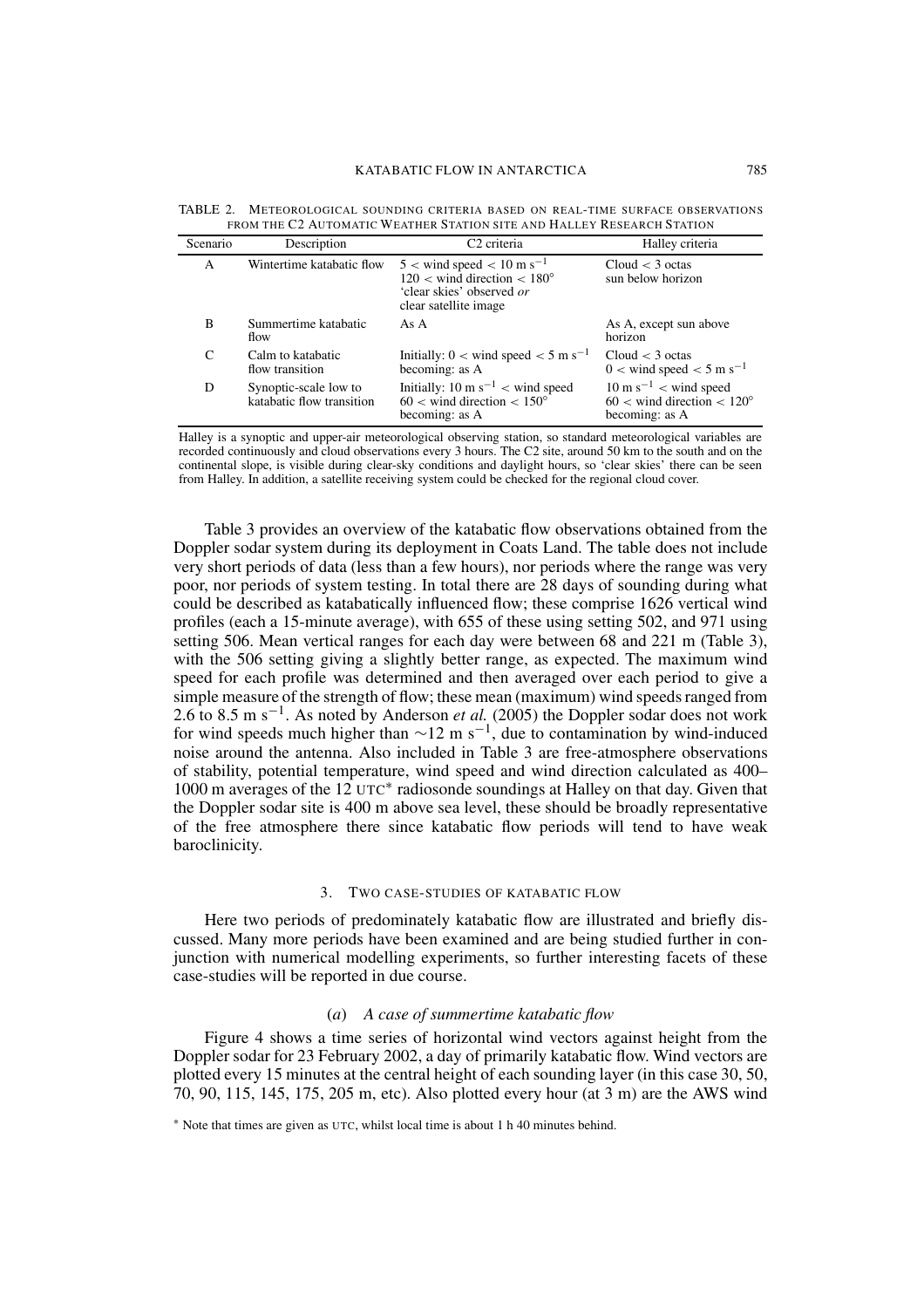| FABLE 3.   AN OVERVIEW OF THE DOPPLER SODAR WIND PROFILING PERIODS WHERE SIGNIFICANT |                                                               |  |
|--------------------------------------------------------------------------------------|---------------------------------------------------------------|--|
|                                                                                      | OBSERVATIONS OF KATABATIC FLOW OVER THE C2 SITE WERE OBTAINED |  |

|                           |           |         |      |                    | Free atmosphere observations at Halley<br>Mean |              |                          |                          |                          |  |
|---------------------------|-----------|---------|------|--------------------|------------------------------------------------|--------------|--------------------------|--------------------------|--------------------------|--|
|                           | Times     | Sodar   |      | Vertical range (m) | maximum<br>wind speed                          | Stability    | Potential<br>temperature | Wind<br>speed            | Wind                     |  |
| Date                      | (h)       | setting | mean | median             | $(m s^{-1})$                                   | $(K m^{-1})$ | (K)                      | $(m s^{-1})$             | direction                |  |
| 2002                      |           |         |      |                    |                                                |              |                          |                          |                          |  |
| 22 February K             | $00 - 24$ | 506     | 120  | 100                | 6.53                                           | 0.006        | 272                      | 3.0                      | 107                      |  |
| 23 February K             | $00 - 24$ | 506     | 125  | 100                | 5.20                                           | 0.004        | 272                      | 4.5                      | 223                      |  |
| 24 February <sup>K</sup>  | $00 - 24$ | 506     | 191  | 190                | 3.90                                           | 0.002        | 272                      | 6.6                      | 224                      |  |
| 25 February               | $00 - 24$ | 506     | 200  | 190                | 4.20                                           | 0.009        | 272                      | 3.5                      | 226                      |  |
| 26 February               | $00 - 24$ | 506     | 140  | 100                | 4.33                                           | 0.006        | 272                      | 4.9                      | 13                       |  |
| 27 February               | $00 - 24$ | 506     | 170  | 160                | 2.60                                           | 0.006        | 272                      | 1.4                      | $\overline{0}$           |  |
| 24 March                  | $13 - 24$ | 502     | 146  | 80                 | 6.03                                           | 0.012        | 262                      | 4.1                      | 270                      |  |
| 25 March                  | $00 - 24$ | 502     | 68   | 60                 | 6.33                                           | 0.011        | 265                      | 3.3                      | 39                       |  |
| 18 April                  | $17 - 24$ | 502     | 88   | 80                 | 6.59                                           | 0.010        | 272                      | 4.6                      | 84                       |  |
| 19 April                  | $00 - 24$ | 502     | 136  | 120                | 4.11                                           | 0.013        | 271                      | 3.4                      | 210                      |  |
| 4 September <sup>K</sup>  | $14 - 18$ | 506     | 183  | 160                | 4.32                                           | 0.022        | 261                      | 3.2                      | 146                      |  |
| 12 September              | $11 - 24$ | 502     | 208  | 180                | 2.76                                           | 0.017        | 262                      | 2.8                      | 141                      |  |
| 18 September              | $11 - 24$ | 502     | 165  | 150                | 6.00                                           | 0.010        | 265                      | $\overline{\phantom{0}}$ | $\qquad \qquad -$        |  |
| 12 October <sup>K</sup>   | $09 - 24$ | 502     | 69   | 60                 | 5.20                                           | 0.003        | 266                      | 3.4                      | 207                      |  |
| 13 October K              | $00 - 09$ | 502     | 111  | 90                 | 2.86                                           |              |                          |                          | $\overline{\phantom{0}}$ |  |
| 2003                      |           |         |      |                    |                                                |              |                          |                          |                          |  |
| 18 May $K$                | $11 - 17$ | 506     | 124  | 100                | 7.84                                           | 0.013        | 264                      | 4.0                      | 130                      |  |
| 24 June                   | $10 - 24$ | 506     | 198  | 220                | 7.69                                           | 0.019        | 262                      | 5.4                      | 111                      |  |
| 25 June                   | $00 - 09$ | 506     | 171  | 190                | 6.37                                           | 0.017        | 268                      | 3.0                      | 136                      |  |
| 14 August <sup>K</sup>    | $10 - 16$ | 506     | 125  | 100                | 4.97                                           | $-0.001$     | 256                      | 5.0                      | 239                      |  |
| 28 August <sup>K</sup>    | $12 - 21$ | 506     | 123  | 100                | 8.12                                           | 0.016        | 264                      | 5.2                      | 112                      |  |
| 8 September <sup>K</sup>  | $10 - 15$ | 502     | 69   | 55                 | 8.54                                           | 0.001        | 260                      | 9.6                      | 38                       |  |
| 18 September <sup>K</sup> | $09 - 24$ | 502     | 188  | 180                | 3.94                                           | 0.014        | 265                      | 4.0                      | 187                      |  |
| 19 September $K$          | $00 - 07$ | 502     | 148  | 120                | 6.91                                           | 0.018        | 268                      | 6.1                      | 172                      |  |
| 9 October <sup>K</sup>    | $20 - 24$ | 506     | 221  | 190                | 5.30                                           | 0.014        | 260                      | 4.1                      | 159                      |  |
| 10 October <sup>K</sup>   | $00 - 08$ | 506     | 206  | 190                | 3.71                                           | 0.015        | 259                      | 3.1                      | 70                       |  |
| 14 November <sup>K</sup>  | $00 - 24$ | 502/506 | 146  | 130                | 5.05                                           | 0.009        | 269                      | 1.2                      | 170                      |  |
| 15 November               | $00 - 21$ | 506/502 | 106  | 80                 | 6.37                                           | 0.004        | 273                      | 1.4                      | 300                      |  |
| 1 December <sup>K</sup>   | $00 - 12$ | 506     | 148  | 100                | 4.79                                           | 0.006        | 274                      | 1.3                      | 87                       |  |
|                           |           |         |      |                    |                                                |              |                          |                          |                          |  |

Times in the second column are start and end times to the nearest hour. Values of stability, potential temperature, wind speed and wind direction of the free atmosphere are averages between 400 and 1000 m, derived from the 12 UTC radiosonde soundings at Halley. Although Halley is some 50 km distant from the C2 site, it should be representative of the background free atmosphere over C2 during these conditionally sampled periods. The layer between 400–1000 m was chosen as the C2 site is approximately 400 m in altitude. Days where the flow is determined to be primarily katabatically forced are marked with superscript K.

vectors for C2. Note these are 10-second averages, compared to the 15-minute averages of the sodar. For cases of relatively steady flow this discrepancy is unimportant, but for rapidly changing flow it could lead to a mismatch when trying to splice the two observational datasets together to create a wind profile. Certainly the different sampling times must be borne in mind when analysing these data.

Figure 4 shows a well-defined diurnal katabatic flow signature, that is, a lowlevel jet with a monotonic decrease in wind speed with height above it. There is an anticlockwise backing of the wind with height, most sharply between 3 and 30 m where the change in wind direction is typically  $30^{\circ}$  to  $45^{\circ}$ . This is indicative of decreasing frictional forcing with height through the boundary layer. The winds at 3 m are close to downslope, i.e. from close to 165° (Table 1), while aloft they are typically south-easterly. There is a clear diurnal signal in the shape of the profiles and the flow strength, with a deeper jet and stronger winds at night and a shallower jet and weaker winds during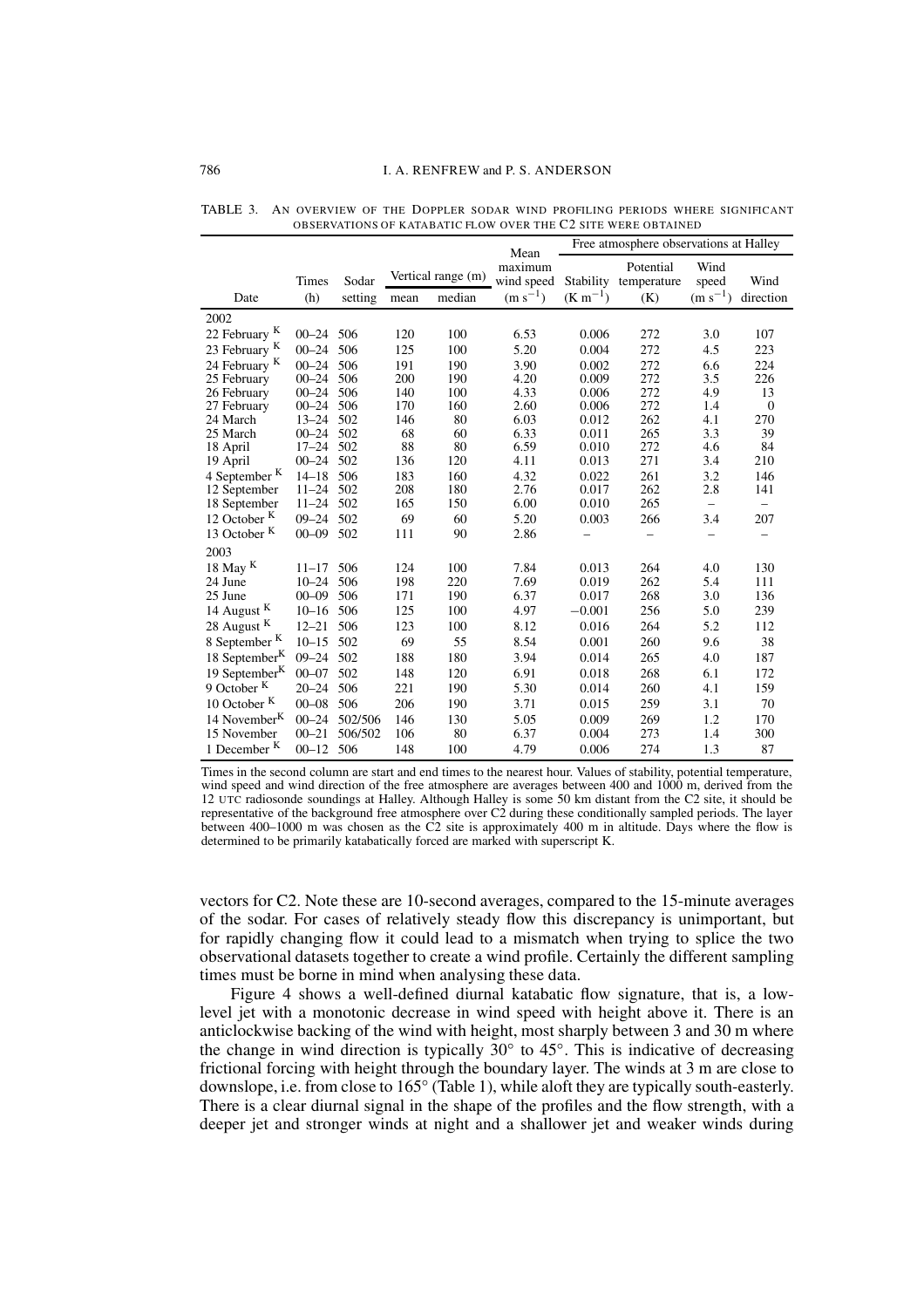

Figure 4. Time series of horizontal wind profiles for 23 February 2002 from the Doppler sodar south of Halley. Wind vectors are plotted every 15 minutes, each representing a 15-minute average. Also plotted every hour are wind vectors from an automatic weather station at C2 (see Fig. 1). Tick marks are every hour as labelled, and a scale arrow is shown in the lower left-hand corner.

the day. At this time of year and this latitude  $(76^{\circ}S)$  there is a clear diurnal signal in incoming solar radiation which, for clear-sky conditions, is manifest as a diurnal signal in surface air temperature (e.g. see Fig. 5). This leads to a diurnal change in the local katabatic forcing (becoming greater at night) and so a diurnal change in the observed flow. In this case, the daytime decrease in wind speed occurs at all levels, but is more pronounced between 30 and 100 m where winds drop to  $\sim$ 1 m s<sup>-1</sup>, than at 3 m where there is still a 3–4 m  $s^{-1}$  flow. This suggests that a weak, shallow, katabatic flow persists through the day, gathering speed and depth during the night.

This situation is typical of the summertime katabatic flow cases observed. Indeed, plots of maximum wind speed (of each profile) versus time for all the summertime katabatic cases (November-February) illustrate a clear diurnal cycle, with maximum winds dropping to 2–4 m s<sup>-1</sup> between 13 and 16 UTC (not shown). There was a less pronounced cycle for spring/autumn cases (March to April and October) and no discernible diurnal cycle for wintertime cases (May to September). A diurnal signature in katabatic flow has been observed before in AWS observations and numerical simulations (e.g. Gallée et al. 1996; Gallée and Pettré 1998) and in tethersonde profiles (e.g. Sorjban et al. 1986; van den Broeke et al. 1994). There is also some variability in the katabatic flow strength between about 01 and 10 UTC, appearing as an oscillation in the flow with a period of  $\sim$ 3 h. This may be due to some mesoscale variability of the background atmospheric flow encroaching into the katabatic layer, or perhaps due to the advection of differing strengths of katabatic flow over this site.

Figure 5 shows a time series of horizontal wind vectors, potential temperature  $(\theta)$ , perturbation pressure  $(p')$ , total cloud amount and relative humidity with respect to ice  $(RH_{\text{ice}})$  from Halley and the three operational AWS sites C2, C3 and C4 (see Fig. 1 for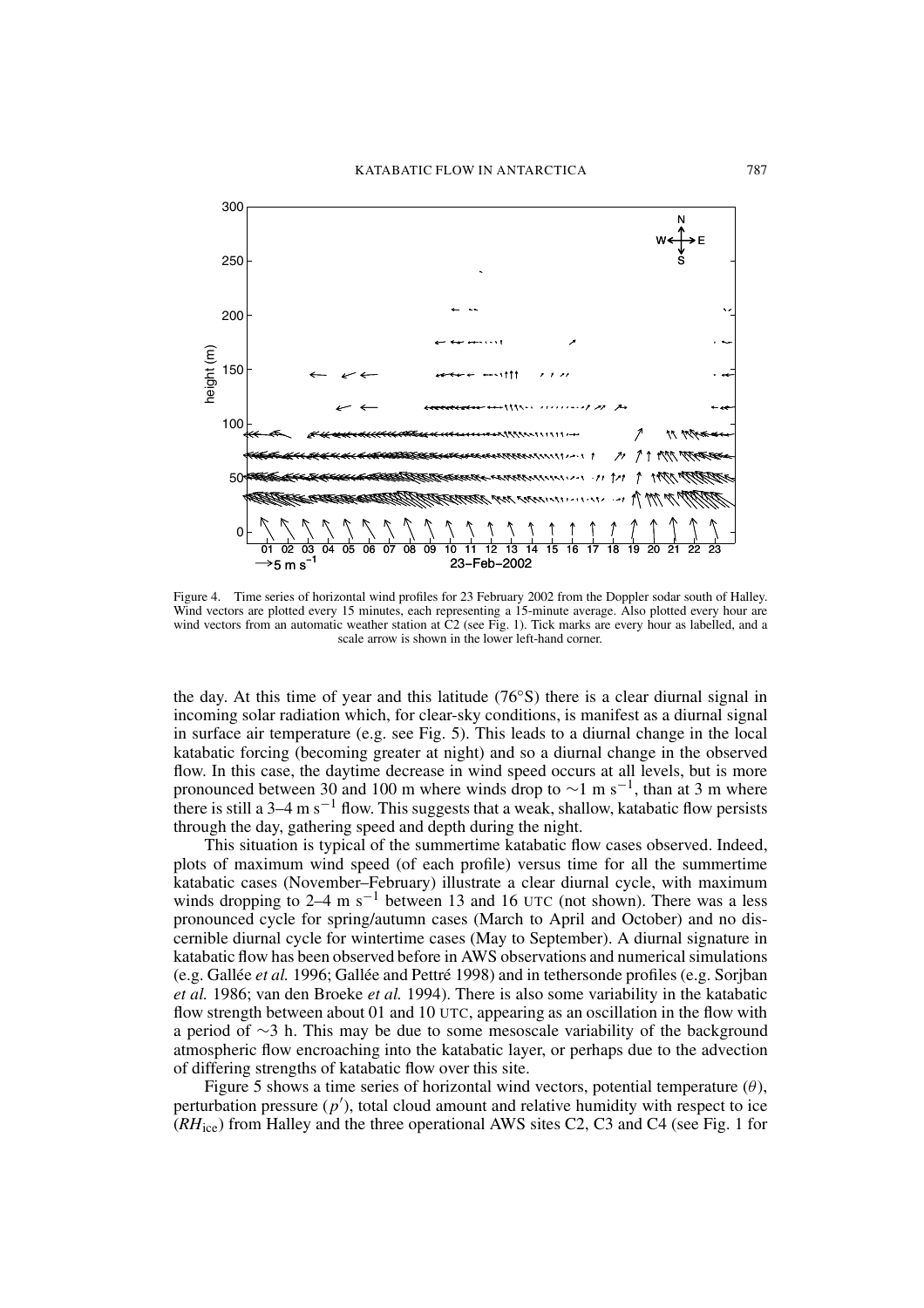

Figure 5. Time series of winds, potential temperature  $(\theta)$ , perturbation pressure, total cloud amount and relative humidity with respect to ice ( $RH_{\text{ice}}$ ) for 22-25 February 2002 from Halley and automatic weather station sites C2, C3 and C4 as indicated. Hourly observations are shown, with tick marks every hour and long ticks every 6 hours. A scale arrow is shown in the lower left-hand corner of the wind vector panel.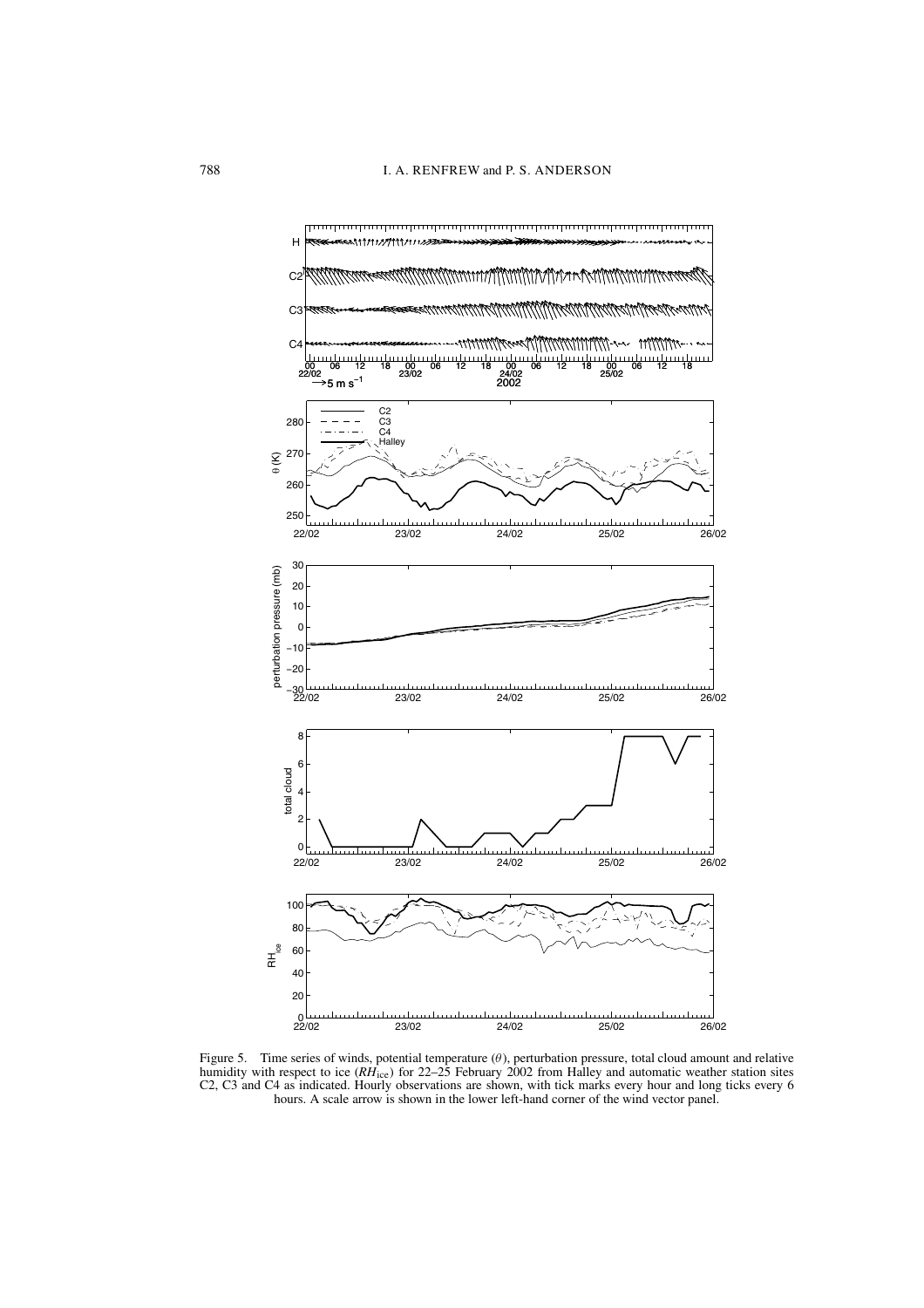locations) for 22 to 25 February 2002. There is persistent downslope flow at C2 over this period, with a clear diurnal signal. At the higher C3 and C4 sites during the 22nd the winds are more cross-slope and weaker—coincident with higher potential temperatures than at C2 and compared to the rest of the period (when  $\theta$  is approximately the same at all the AWS sites). These temperature differences are probably due to minor changes in the background flow over the period. The situation of calm conditions at the C4 site during downslope flow at the lower sites was often observed; for example it is implicit in the wind roses of Fig.  $2(b)$ . Renfrew and Anderson (2002) show that during katabatic conditions at C2 one of three conditions is possible at C4: calm conditions (as seen at times on 25 February in Fig. 5), low wind speeds from the east (as seen on 22 February) or moderate winds from the east-south-east to south (as seen from 12 UTC 23 February onwards).

At Halley the winds veer from easterly to westerly over 22 to 24 February, under the influence of a weak ridge of high pressure over the southern Weddell Sea. Note that mean-sea-level pressure (m.s.l.p.) analyses from ECMWF (the European Centre for Medium-range Weather Forecasts) were examined for all case-studies. In this case, over Coats Land the synoptic-scale 'background' flow is generally weak and not greatly affecting the observed mesoscale flows that are of interest (m.s.l.p. not shown). This is also apparent in the  $p'$  time series, which shows relatively little spreading and low curvature—indicating a relatively 'slack' background pressure field during this period. Note that  $p'$  is calculated as the deviation from the monthly mean station pressure, so a spreading of the station  $p'$  implies a pressure gradient and local minima correspond to significant low-pressure systems (for further details see Renfrew and Anderson 2002). Figure 5 illustrates that there is little observed cloud and the katabatic flow is relatively  $\frac{dy}{dx}$  dry— $RH_{ice}$  is not saturated at the AWS sites, as is usually the case for a quiescent atmosphere over an ice surface (King and Anderson 1999).

The weak synoptic-scale pressure field, clear skies, and phasing of the winds and  $\theta$ at the Coats Land sites indicate that the flow here is being katabatically forced. The offset in the initiation of downslope flow over the three AWS sites implies that the downslope katabatic force acts *inhomogenously* down the slope (assuming the same background forcing). In a simple two-layer model of katabatic flow (e.g. see Ball 1956; Mahrt 1982) the katabatic (or buoyancy) forcing can be calculated as:

$$
F_{\mathbf{b}} = g(\Delta \theta / \theta_0) \alpha,
$$

where g is the acceleration due to gravity,  $\Delta\theta$  is the potential-temperature deficit,  $\theta_0$  is a reference potential temperature and  $\alpha$  is the positive slope angle.  $F_h$  acts in the downslope direction. Referring to Table 3, the free-atmosphere  $\theta$  at 12 UTC on 22–25 February is 272 K, thus for 22 February (subtracting the free-atmosphere  $\theta$  from the AWS  $\theta$ )  $\Delta \theta \approx 4$  K at C2, but  $\Delta \theta \approx 0$  K higher up at C3 and C4—implying a katabatic forcing at C2, but none at C3 or C4. A day later, on 23 February, the C3 and C4 temperatures are lower—implying a katabatic forcing there, coincident with the observed downslope winds. In this case the differences in  $F<sub>b</sub>$  at the three sites explain the different start times for downslope flow.

It is also worth noting that the downslope  $F<sub>b</sub>$  at C2 is for 12 UTC. Hence for this case there is a local katabatic forcing during the day, which probably explains the persistent weak katabatic flow observed at the 3 m level. Inspection of the  $\theta$  time series shows positive  $\Delta\theta$  values at C2 throughout the period 22–25 February (Fig. 5), suggesting that this is the situation for this entire period. As noted earlier, at this time of year there is a clear diurnal signal in solar radiation and hence for surface air temperature (given clear-sky conditions). Surface energy-balance reasoning would suggest that the diurnal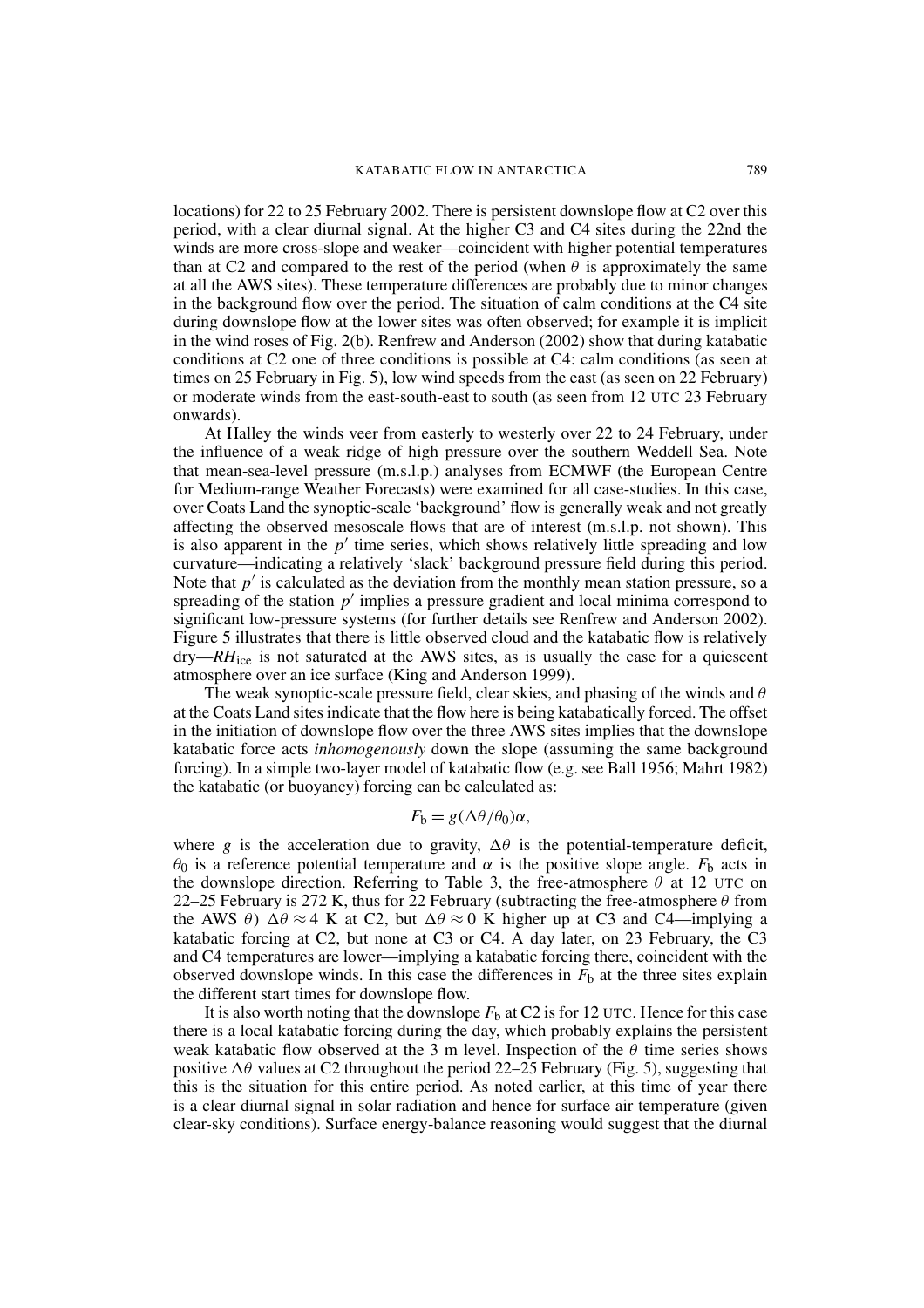

Figure 6. A downslope cross-section of horizontal and vertical winds as a function of time and height for 23 February 2002 from the Doppler sodar south of Halley. Wind profiles are plotted every 15 minutes, each representing a 15-minute average. A scaling arrow is shown in the top right-hand corner. The horizontal velocities are scaled by the slope angle  $(0.05)$ , such that a slope-parallel flow will have an angle of  $45^{\circ}$  from horizontal.

cycle near the surface is greater than that aloft, so one would expect a diurnal cycle in  $F<sub>b</sub>$  and a consequent diurnal cycle in katabatic flow: weak flow during the day, stronger and deeper flow at night.

Figure 6 shows a time-height cross-section of wind vectors in the downslope vertical plane from the Doppler sodar for 23 February 2002, *i.e.* the same period as Fig. 4. The vector components are scaled by the slope ratio  $(0.05)$  so that for flows parallel to the surface the vectors point at 45° to the horizontal. The flow is in a downslope direction everywhere, but much stronger near the surface, indeed becoming almost stationary in the horizontal at 115 m and above. This suggests the katabatic flow has a depth of approximately 100 m in this case. There is generally descent into the katabatic layer as one would expect from large-scale continuity constraints, indeed the flow is often approximately parallel to the surface. The stronger horizontal winds are generally coincident with periods of stronger descent, such as around 01-03 UTC and 08–09 UTC. Between 16 and 18 UTC ( $\approx$ 14 and 16 local time) the downslope flow ceases and there are dramatic upward velocities. Assuming the flow upslope of this location persists, as suggested by Fig. 5, then the horizontal flow cessation must lead to convergence and hence ascent. In this summertime case the cessation of the katabatic flow is linked to the diurnal cycle and a weakening of the potential-temperature deficit (the maximum near-surface temperature during clear-sky conditions is around 14–18 UTC—see Fig. 5). The abrupt cessation of katabatic flows has been observed before in surface pressure, temperature and horizontal wind data (e.g. Pettré and André 1991). Here it is clear that the cessation occurs throughout the boundary layer and there is a dramatic vertical velocity response that is coherent with height. The observed upward velocities are typically 0.5 m s<sup>-1</sup> and as large as 1 m s<sup>-1</sup>.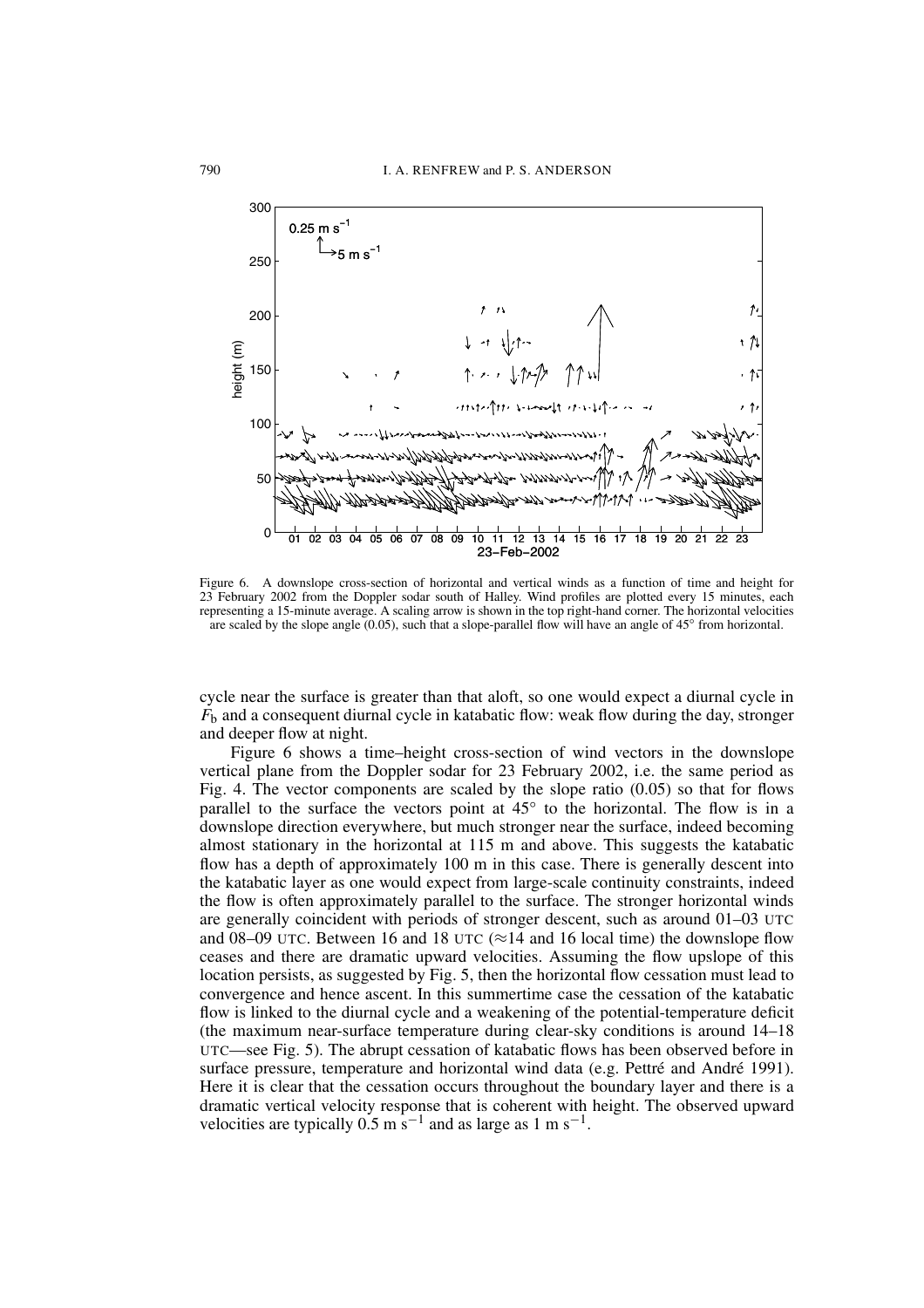

Figure 7. Time series as Fig. 4, but of horizontal wind profiles for 14 August 2003.

The switch from a 5–8 m  $s^{-1}$  downslope flow to a largely vertical velocity may be related to a hydraulic (or 'katabatic') jump, although there is no direct evidence of a jump from the AWS observations (Fig. 5). Perhaps due to their relatively low temporal resolution (i.e. hourly), or because these are relatively weak downslope flows, any katabatic jump will also be weak. Katabatic jumps have been observed as neardiscontinuities in horizontal wind speed and pressure (e.g. Pettré and André 1991). They have been seen in recent idealized modelling experiments for the Coats Land region by Renfrew (2004) and Yu et al. (2005). Renfrew (2004) found internal gravity waves being triggered towards the foot of the Coats Land continental slope, close to the C2 site, as the katabatic flow went from weakly supercritical to subcritical in response to cold air building up on the Brunt Ice Shelf and damming the flow. Yu et al.  $(2005)$ examined katabatic jumps in detail, finding their location to be a function of the depth and strength of this cold-air pool. Yu et al. found the  $\sim$ 1 hPa pressure changes associated with the katabatic jumps was better explained by a Bernoulli theory analysis than by a simple hydraulic theory analysis. The three-dimensional wind observations in this case are consistent with those modelled in the above studies, and therefore suggest that the strong vertical acceleration may well be associated with a katabatic jump, and thus may be capable of triggering internal gravity waves. Similar patterns of a dramatic ascent following flow cessation are clear on several other days (not shown). A more detailed study of internal gravity waves triggered by katabatic flows is in progress.

# $(b)$  A wintertime katabatic flow case

Horizontal wind profiles from a case of moderate wintertime katabatic flow on 14 August 2003 are illustrated in Fig. 7. Here the strongest observed winds are at the 3 m (AWS) level. Again there is generally a monotonic decrease in wind speed and an anticlockwise backing with height that is strongest in the surface layer (between 3 and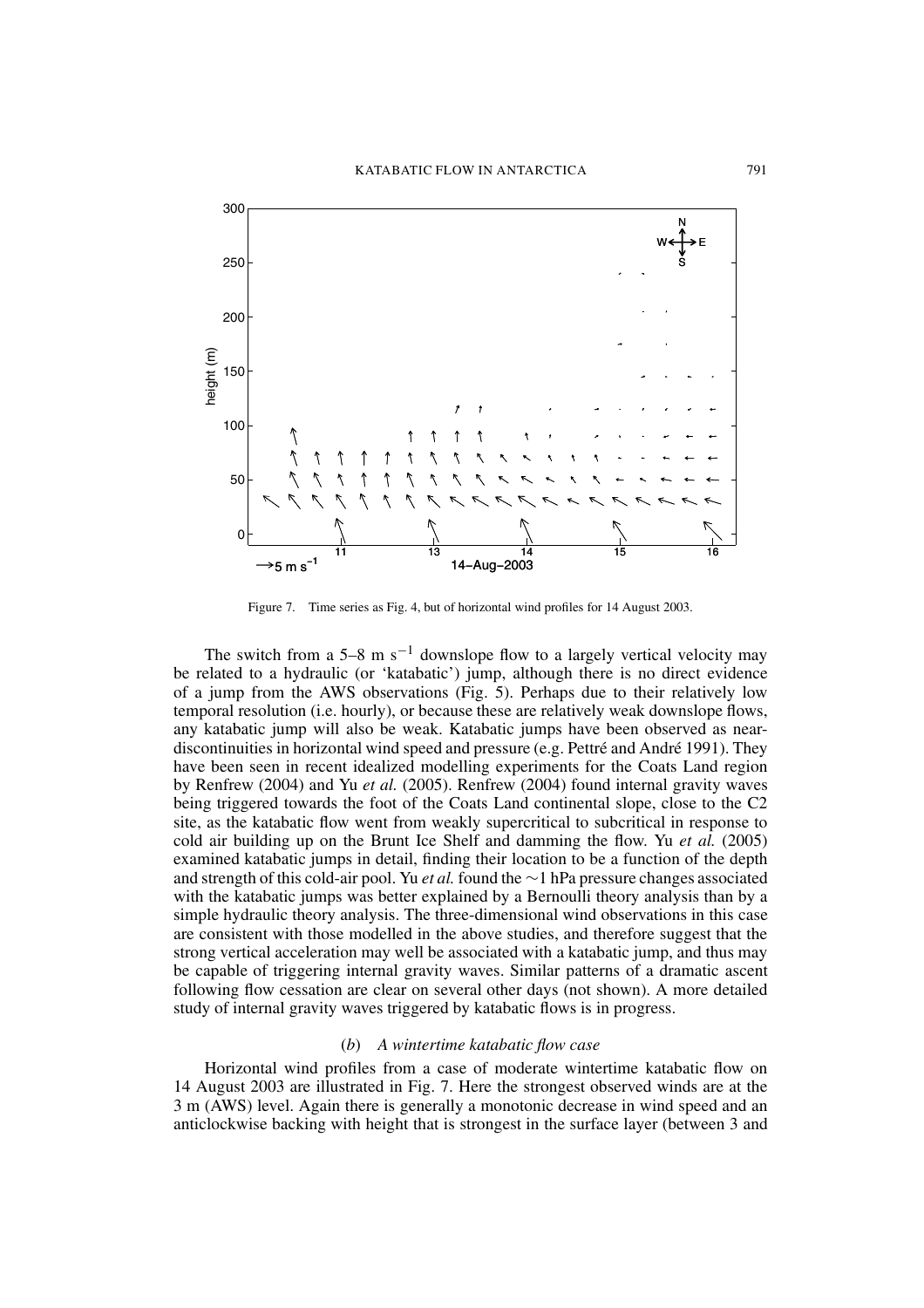30 m). The winds aloft are rather weak compared to the near-surface winds, suggesting a very shallow katabatic flow with a jet maximum between 3 and 30 m.

In Fig. 8 horizontal winds,  $\theta$ ,  $p'$ , cloud amount and RH<sub>ice</sub> are shown for 13–15 August 2003. The surface wind pattern is rather complex, and reflects the presence of a slow-moving low-pressure system to the north in the Weddell Sea, as suggested by the low p', the spread of p' over the stations, and the sharp rise from a local minima during the 14 August as the low moves past (m.s.l.p. analyses not shown). Its movement is also reflected in a veering of the surface winds and the relatively warm and cloudy conditions at Halley.

During 14 August the winds at C2 are steady and downslope. They are apparently katabatically forced in part as it is relatively cold there; indeed, using data from Table 3 implies  $\Delta \theta \approx 9$  K suggesting a substantial katabatic forcing. However, the winds are also influenced by the low-pressure system to the north. At C3 and C4 the flow is more across-slope, indeed somewhat upslope later in the day. It is also relatively warm compared to C2, such that  $\Delta \theta \approx 0$  K—there will be no katabatic forcing—and RH<sub>ice</sub> is  $100\%$ . This suggests that higher on the Coats Land slopes the synoptic-scale flow is dominating. In this case it seems that the downslope flow observed at C2 is a highly localized response to a local katabatic forcing.

#### $\overline{4}$ . THE VERTICAL STRUCTURE OF PRIMARILY KATABATIC FLOW

The autonomous Doppler sodar system provides, for the first time, continuous profiling of katabatic flows all the year round from an Antarctic coastal slope. Here an analysis of the vertical structure of these katabatic flows is described. In order to carry out this analysis, a categorization of the observation periods is useful. This has been achieved through a thorough case-by-case assessment of each observation period to determine whether the flow is primarily katabatically or synoptically driven. As discussed recently in a series of observational and modelling papers by various authors (e.g. Parish and Cassano 2001, 2003a,b; Renfrew and Anderson 2002; Van den Broeke *et al.* 2002) apparently katabatic flow can simply be a synoptically forced flow that is moulded by the topography to be downslope in direction.

Here we have subjectively defined a subset of our observations as 'primarily katabatic flows' by examining: (i) surface observations at Halley and Coats Land, (ii) satellite imagery, and (iii) m.s.l.p. analyses, and adapting criteria put forward by Renfrew and Anderson (2002). Observational periods were categorized as being primarily katabatically driven if there were: essentially clear skies (low amounts of cloud observed at Halley and clear satellite imagery); little influence from synoptic-scale weather systems (small  $p'$  differences and changes at the AWS stations; and an area of weak pressure gradients in the analyses); and a significant potential-temperature deficit (determined from near-surface AWS and free-atmosphere radiosonde observations—as illustrated in the previous section). The primarily katabatic flow periods make a subset of 16 days and 805 soundings from the 28 days and 1626 soundings listed in Table 3, where they are marked by a superscript K. The rest of this paper focuses on these observations.

Both the observational periods described in the previous section were primarily katabatic flows; as an illustration of the vertical structure, Fig. 9 shows wind speed, wind direction and vertical velocity  $(w)$  against height, plus downslope horizontal velocity  $(u)$ versus across-slope horizontal velocity  $(v)$  for hourly observations combined from the Doppler sodar and AWS on 23 February 2002 (the same period as Figs. 4 and 6). The classic elevated jet shape associated with katabatic flows is clear in a number of the wind speed profiles, but certainly not all. In these the jet maximum is at the lowest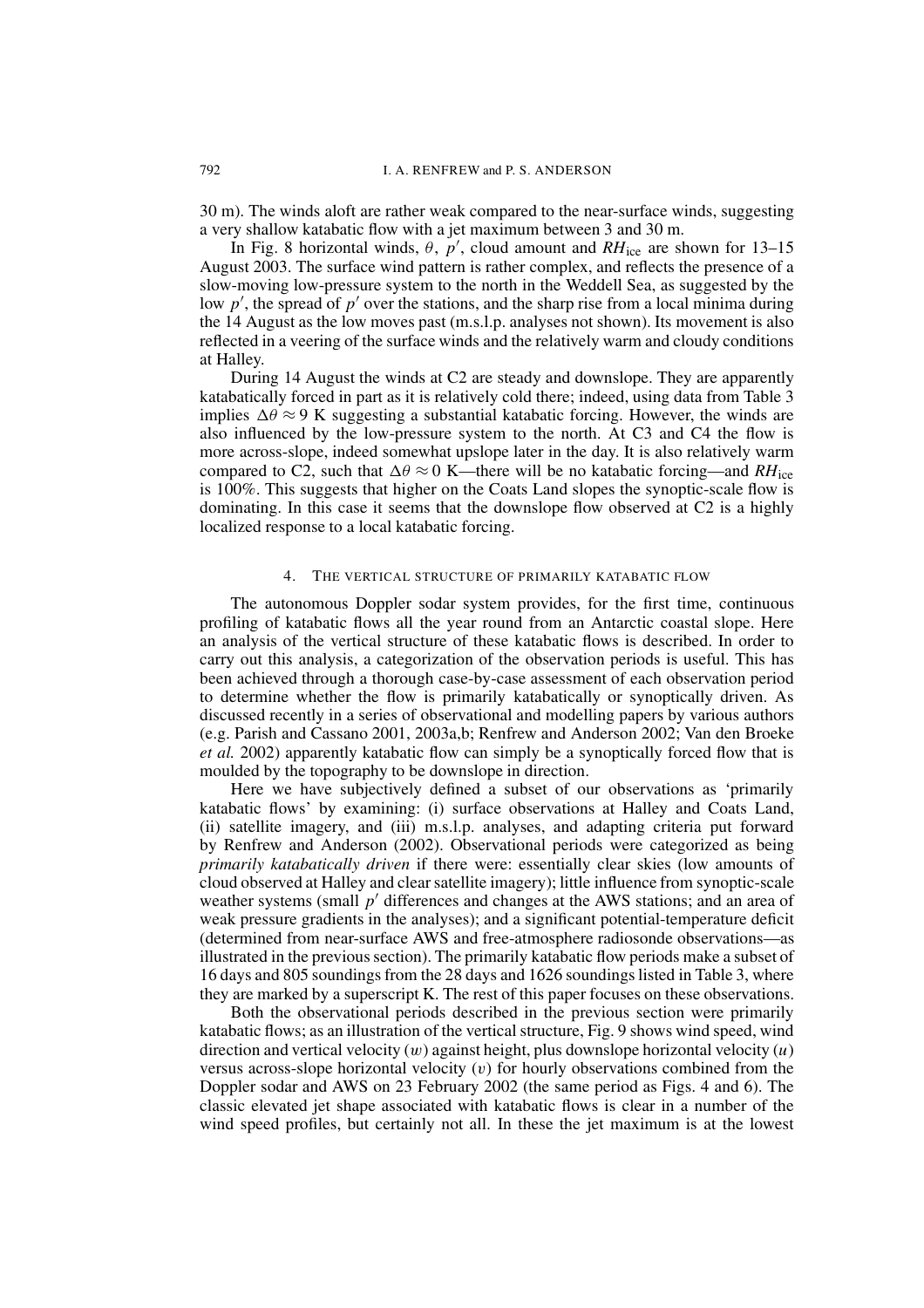

Figure 8. Time series as Fig. 5, but for 13-15 August 2003.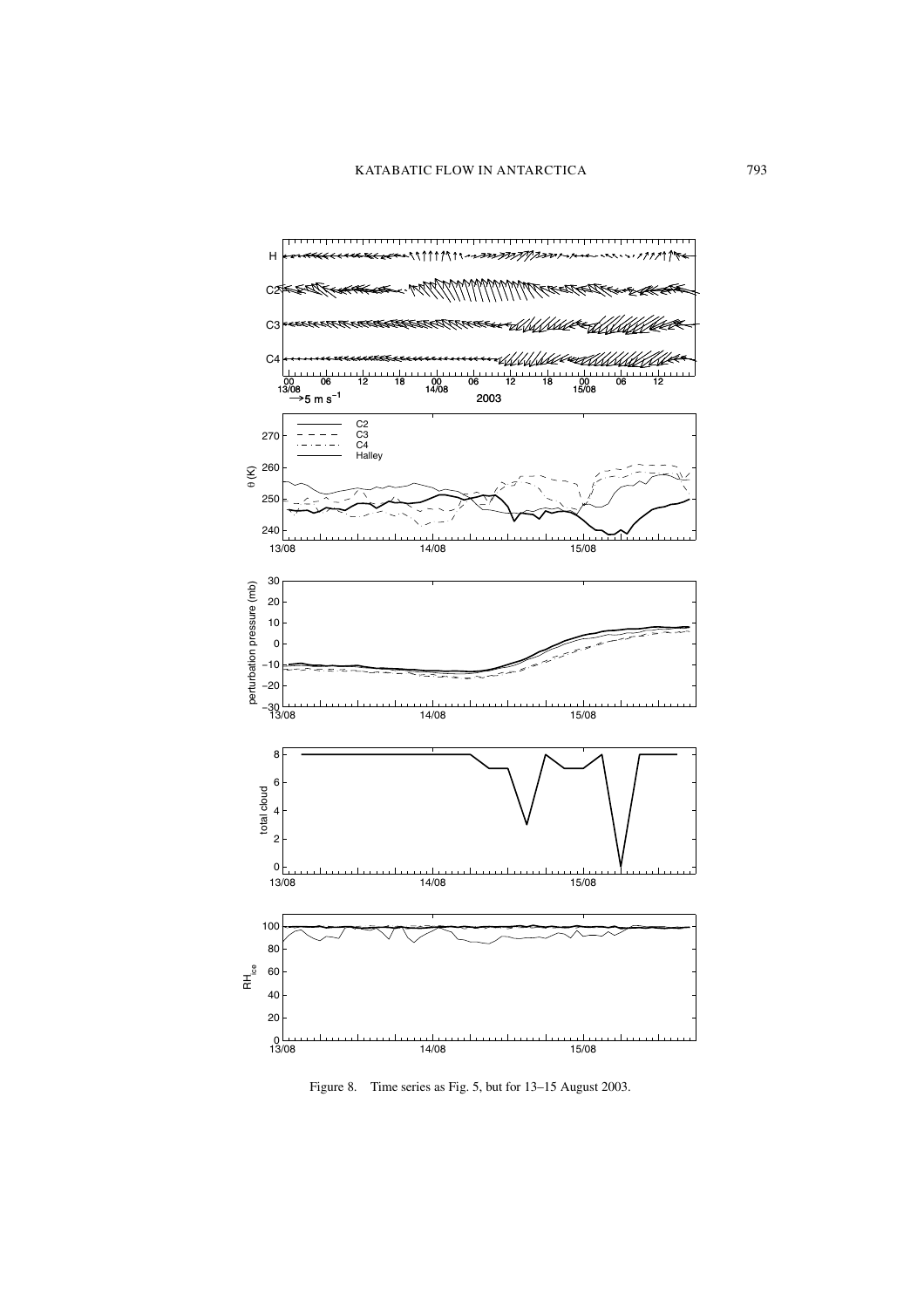

Figure 9. Hourly wind profiles from 23 February 2002 from the combined Doppler sodar and automatic weather station observations south of Halley. Shown are: (a) wind speed and (b) wind direction against height; (c) downslope horizontal velocity (u) against across-slope horizontal velocity (v); and (d) vertical velocity  $(w)$ against height. In (c) the lowest-altitude observation is marked with  $a + sign$ .

Doppler sodar observation, in this case 30 m. At other times the maximum wind speed that is observed is at the AWS height. Referring back to Fig. 4, one can see that many of these profiles are during the afternoon, when the katabatic flow aloft has ceased but there is still a very shallow downslope wind. The profile of wind direction with height is remarkable consistent through the day, despite the changes in wind speed. There is backing of about  $40-60^{\circ}$  between the observations at 3 and 30 m that continues through the boundary layer and is a result of weakening frictional effects with height. Figure 9(d) shows that for most profiles the strongest descent is in the lowest layers, typically  $-0.2$  m s<sup>-1</sup>, although profiles with ascent are also evident.

For each profile we calculated the observed maximum wind speed  $(U_{\text{max}})$  and the height at which this occurs  $(z_{\text{max}})$ . For katabatic flows following the classic shape of an elevated low-level jet, the jet maximum would have speed  $U_{\text{max}}$  at a height  $z_{\text{max}}$ . However, Fig. 9 makes it clear that, in this case, the jet profile is only coarsely resolved by the Doppler sodar and AWS. The jet changes rapidly over the lowest  $\sim$ 100 m and, given that the Doppler sodar employs volume-averaging over layers of 10–20 m thickness, this means some detail is unresolved; furthermore, at times the jet maximum appears to fall in the gap between 3 and 30 m, i.e. between the AWS and the lowest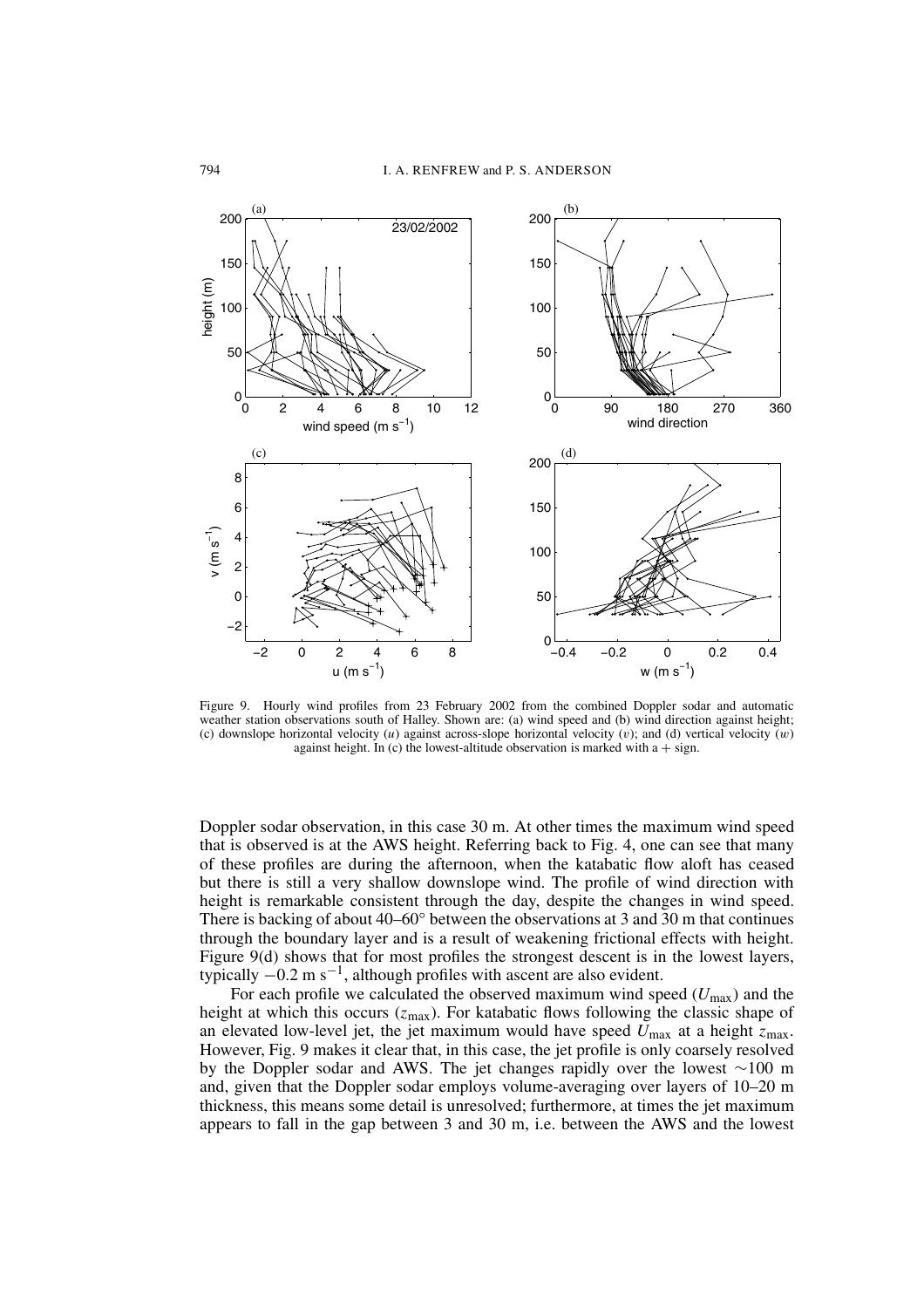

Figure 10. Scatter plot of maximum wind speed  $(U_{\text{max}})$  versus its height  $(z_{\text{max}})$  for all the wind profiles measured over the slope south of Halley, where the flow is categorized as primarily katabatically driven (805 profiles). Maxima determined from the Doppler sodar data only are marked by dots, while maxima from profiles where the automatic weather station data are included (a subset of 188 profiles) are marked by open circles.

Doppler sodar range gate  $(20-40 \text{ m}$  for this period). The flow structure is captured more accurately for observing periods with the higher-resolution Doppler sodar setting (cf. Table 3), however, as mentioned earlier these periods compromise on range. These resolution and observing gap constraints are a limitation to this dataset.

Figure 10 shows  $U_{\text{max}}$  versus  $z_{\text{max}}$  for all profiles in the primarily katabatic flow category. It is clear that  $z_{\text{max}}$  is frequently in the range 3–50 m for a range of  $U_{\text{max}}$ values, which is consistent with the picture of an archetypal low-level jet. The greatest values of  $U_{\text{max}}$  (>10 m s<sup>-1</sup>) usually have  $z_{\text{max}}$  between 25 and 60 m, on average  $\sim$ 40 m. For the majority of katabatic flow profiles,  $z_{\text{max}}$  ranges between 3 to 80 m. Although there are many observations with  $\bar{z}_{\text{max}}$  at higher altitudes, these seem to vary in both height and wind-speed, suggesting no persistent vertical structure with these characteristics. Observations where  $z_{\text{max}} = 3$  m seem to be limited such that  $U_{\text{max}}$  is between 3 and 9 m s<sup>-1</sup>. Profiles where  $U_{\text{max}} < 3$  m s<sup>-1</sup>, i.e. when the entire boundary layer is quiescent, tend to have  $z_{\text{max}}$  spread throughout the vertical range; while profiles with  $U_{\text{max}} > 9$  m s<sup>-1</sup> tend to have  $z_{\text{max}}$  confined to 25–60 m, as mentioned above.

Standard surface-layer theory would suggest that when  $z_{\text{max}} = 3$  m, in reality the highest wind speed is probably somewhere in between 3 m and the height of the lowest Doppler sodar level for that case (i.e. 20–30 m or 20–40 m, depending on the sodar setting). In other words, the jet maximum falls in the gap with no observations in our vertical profiles. This is born out by the fact that when  $z_{\text{max}} = 3$  m, over 50% of the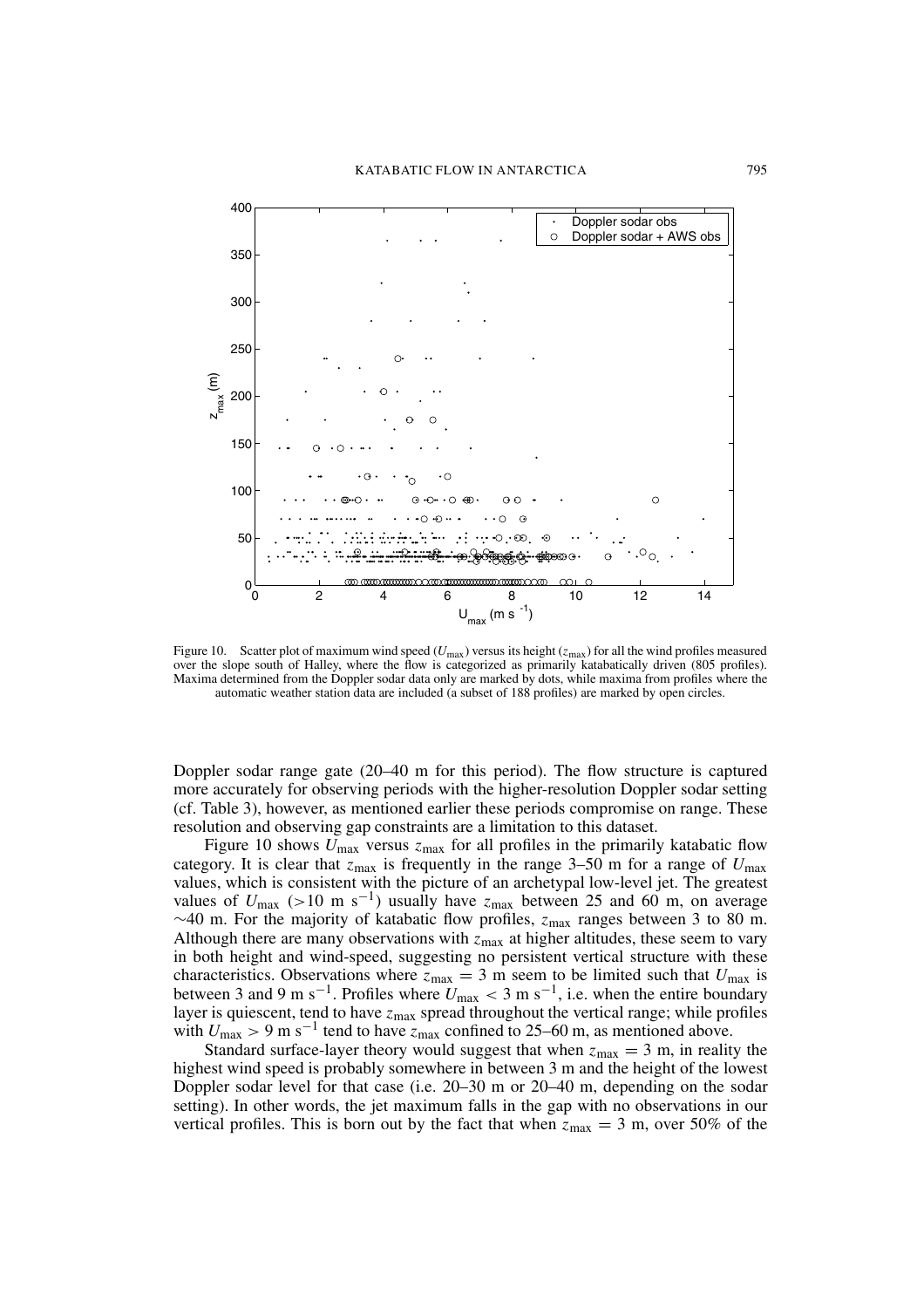associated profiles have their second highest wind speed at the lowest Doppler sodar level; while the remainder have their second highest wind speed spread throughout the vertical range.

The same plots for subsets of the primarily katabatic flows from winter (April-September; 230 profiles) and summer (October–March; 575 profiles) have also been examined (not shown). All the strongest low-level jets ( $> 10 \text{ m s}^{-1}$ ) occur in winter, and 95% of all winter  $z_{\text{max}}$  values are below 100 m; by contrast the summer values span the vertical range (see Fig. 10). In winter when  $z_{\text{max}} = 3$  m,  $U_{\text{max}}$  is concentrated between 6 and 9 m  $s^{-1}$ , suggesting that for these very shallow katabatic flows there is a threshold wind speed which wintertime katabatic flows generally attain.

To illustrate mean, or archetypal, katabatic wind profiles the primarily katabatic flow observations have been divided into different flow strengths using their maximum wind speed  $(U_{\text{max}})$ . Profiles of the mean and the mean plus and minus one standard deviation for each flow strength are illustrated in Fig. 11. The profiles have been binned into weak, moderate and strong flows:  $0 \le U_{\text{max}} \le 4$  m s<sup>-1</sup> (solid line with dots);<br> $4 < U_{\text{max}} \le 8$  m s<sup>-1</sup> (dashed line); and  $U_{\text{max}} > 8$  m s<sup>-1</sup> (solid line), respectively. The bins contain 198, 436 and 109 Doppler sodar profiles and 19, 135 and 34 AWS observations, respectively. The Doppler sodar observations are linearly interpolated onto a 5 m resolution vertical grid to allow for the different sodar settings, and then averaged for each height. If less than 10% of the possible observations are available at that height, then an average is not calculated. This quality-control check is to stop a few profiles dominating the average and, effectively, acts to limit the range of the mean profiles as is apparent in Fig. 11. At a height of 3 m the mean and mean plus and minus one standard deviation of each bin for the AWS data are plotted. Many fewer observations make up these values (188 compared to 805) due to the hourly temporal resolution of the AWS compared to the 15-minute resolution of the Doppler sodar. In including these data on the same plots we are, in essence, interpolating the AWS data in time. Note, mean profiles of the matched Doppler sodar and AWS data only, were also examined and these are qualitatively similar to those of Fig. 11, suggesting the combination of the Doppler sodar only and the spliced profiles does not distort the illustrated profiles. However, the 3 m values are plotted as a separate point to illustrate the gap in observations between the AWS and the lowest Doppler sodar range gate.

The mean katabatic flow profiles show systematic differences for the different flow strengths. The weak flows  $(0 \le U_{\text{max}} \le 4 \text{ m s}^{-1})$  have a wind speed that is approximately constant with height. There is, on average, a backing in the wind direction with height, the flow being more downslope nearer the surface.

The moderate flows  $(4 < U_{\text{max}} \le 8 \text{ m s}^{-1})$  have a monotonically decreasing wind speed with height, with little evidence of a low-level jet. However, the AWS observations are, on average, higher than the lowest Doppler sodar-level observations. Examining individual profiles (e.g. Figs. 4, 7 and 9) we see that this reflects an averaging over times when  $z_{\text{max}} \ge 25$  m (and there is a resolved low-level jet), and when  $z_{\text{max}} = 3$  m and the flow is weak aloft but maintains a certain minimum speed near the surface (around  $4 \text{ m s}^{-1}$  in the case illustrated in Fig. 9). This suggests that *on average* there is a windspeed maximum somewhere between 3 and 25 m, i.e. a very shallow low-level jet, which unfortunately falls in the gap in observations between the AWS and the Doppler sodar. This interpretation is corroborated by summertime observations of weak to moderate katabatic flows on the Breidamerkurjökull glacier, Iceland, by Parmhed et al. (2004). In their mast and balloon profiles the height of observed low-level wind maxima ranged from 2.5 to 13.0 m, with jet wind speeds ranging from 3.3 to 10.1 m s<sup>-1</sup>. Motivated by individual profile observations (e.g. Fig. 9) and other studies (e.g. Parmhed *et al.* 2004;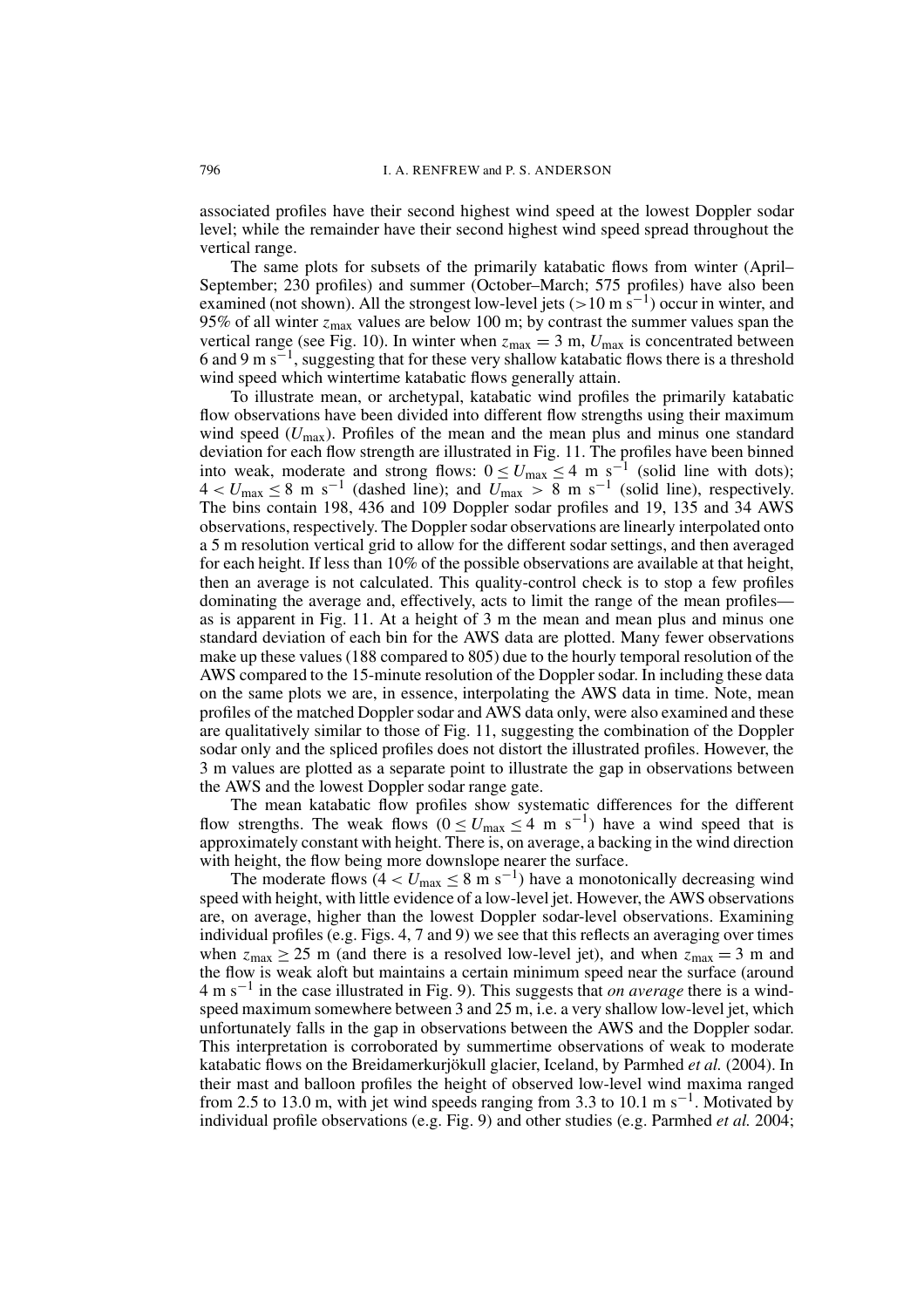

Wind profiles for primarily katabatically driven flows over the slope south of Halley, showing lines for Figure 11. the mean, and the mean plus and minus one standard deviation: (a) wind speed, (b) vector-mean wind direction (mean profiles only for clarity), (c) downslope horizontal velocity (u), and (d) across-slope horizontal velocity (v). The data have been binned into weak, moderate and strong flows:  $0 \le U_{\text{max}} \le 4$  m s<sup>-1</sup> (solid line w plotted at the 3 m level.

Haiden and Whiteman 2005), we suggest that the jet maximum is likely to be at most  $\sim$ 1 m s<sup>-1</sup> stronger than that measured at 3 m. The mean plus and minus one standard deviation profiles closely mimic the shape of the mean profile, suggesting that there is little change in variability with height (the standard deviation is around 2 m  $s^{-1}$  at all levels). In other words, these katabatic flows consistently look like the illustrated mean profile. There is a backing in the wind direction with height: at the AWS level the flow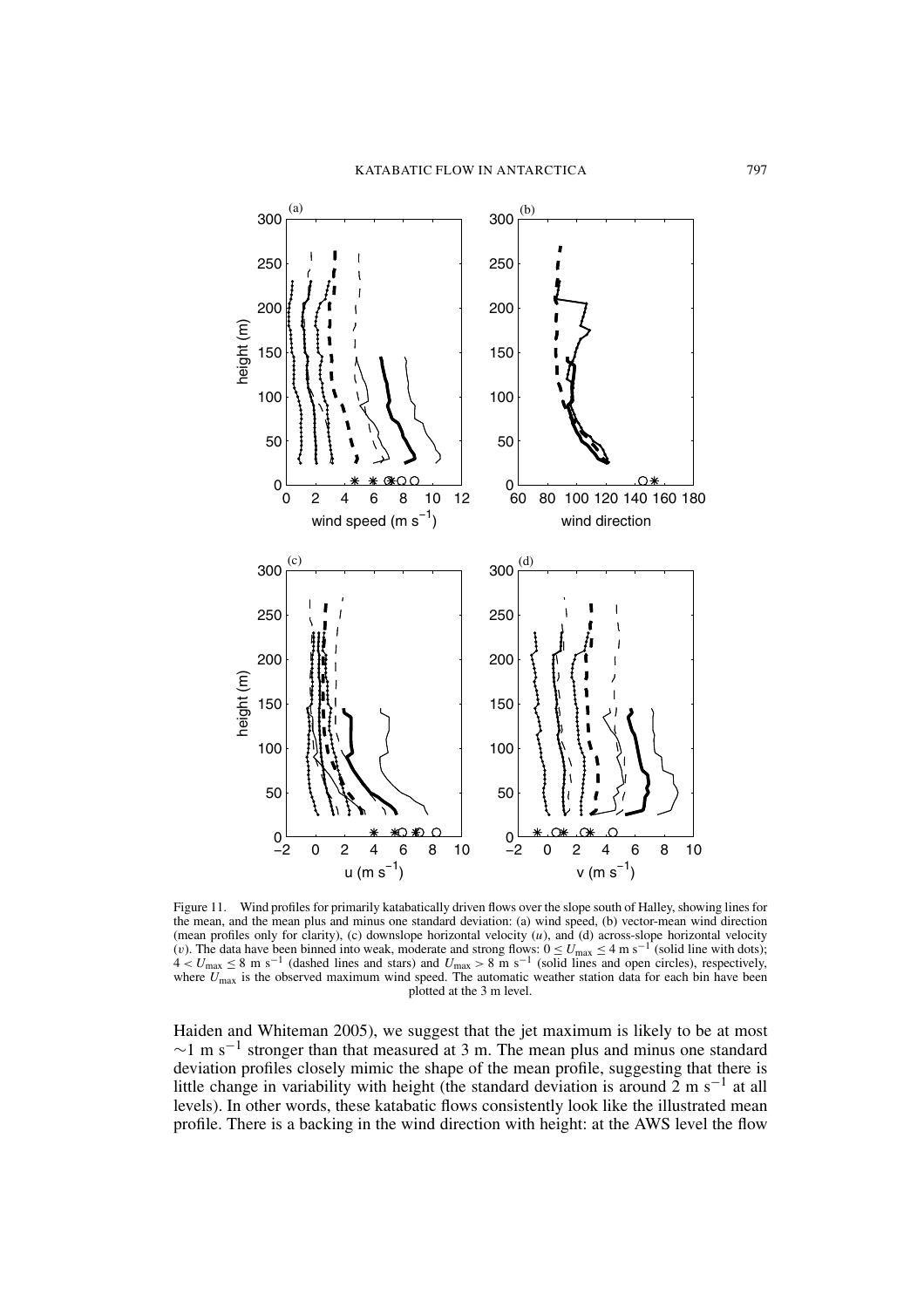is close to downslope ( $\sim$ 165 $^{\circ}$ ), backing to approximately easterly by 150 m above the surface.

The strongest flows ( $U_{\text{max}} > 8 \text{ m s}^{-1}$ ) illustrated in Fig. 11 are better resolved by our observing system. The mean wind speed profile has a pronounced low-level jet at 30–35 m. Above the jet maximum the wind speed falls away approximately linearly; while below the jet maximum the mean AWS observation is only  $\sim$ 1 m s<sup>-1</sup> below the jet maximum value. This suggests that, on average, there is a layer of approximately constant wind speeds between 3 and 25 m. However, individual profiles (e.g. Fig. 9) and similar figures for other days) suggest that sometimes this is the case, but at other times the jet has a more pronounced profile (illustrated by the mean plus one-standarddeviation curve) or is strong and shallow. The wind direction is somewhat more crossslope for these stronger flows compared to the moderate strength flows, reflecting greater Coriolis and frictional forces as a result of the higher wind speeds.

The mean wind profiles illustrate that for strong winds the katabatic flow clearly has a well-defined low-level jet. However, for the moderate winds the mean profile appears to comprise resolved low-level jets and poorly resolved low-level jets suggested by a maximum at the level of the AWS. The mean AWS values are higher than one might expect from looking at individual profiles, because there appears *always* to be a downslope flow at this height during these primarily katabatically driven periods. In contrast, aloft the katabatic flow can fade away to near-calm conditions (e.g. Fig. 4).

Panels of downslope  $(u)$  and cross-slope  $(v)$  velocities are also included in Fig. 11. It can be inferred that a low-level maximum in  $u$  exists between 3 and 25 m for both the moderate and strong flows. There is a steep increase in  $v$  with height between 3 and 30–40 m. Above that  $v$  slowly decreases with height, or is approximately constant, for the weak and moderate flows; it has a more distinctive diffuse jet structure for the strong flows. It is worth noting that for the weak and moderate mean profiles u tends to an approximately constant value of  $0-1$  m s<sup>-1</sup> with height. In this sense, one can state that these katabatic flows directly influence only the lowest  $\sim$ 150 m of the atmosphere. There are insufficient observations to comment on this for the strong-flow category.

Normalized mean profiles, for example  $U/U_{\text{max}}$  versus  $z/z_{\text{max}}$ , were also calculated (not shown). It was found that binning by  $U_{\text{max}}$  (as above) the profiles were not selfsimilar; rather, profiles with a high  $U_{\text{max}}$  had a broader jet structure, while profiles with a low  $U_{\text{max}}$  had a more tightly confined jet structure.

Renfrew (2004) details idealized numerical simulations of katabatic flows over Coats Land using a non-hydrostatic numerical weather prediction model. The simulations are initialized using climatological atmospheric and surface temperatures, and at rest; in other words, the 'background' synoptic-scale flow is assumed to be zero. Further details of the model set-up can be found in Renfrew (2004). Some details particularly pertinent to these katabatic flow simulations are: a model of resolution 2 km by 2 km by 5 m (with stretching in the vertical), a surface-layer scheme following Louis (1979) and Cassano et al. (2001), and a prognostic turbulence scheme for diffusion in the vertical. In the simulations radiative forcing leads to a cooling and the development of a quasi-steady downslope 'pure' katabatic flow. Figure 12 shows soundings at 12, 24, 36 and 48 h at the C2 site (the location of the Doppler sodar) from the control simulation described in Renfrew (2004). The dots in the 48 h sounding illustrate the model's vertical levels. The potential-temperature deficit is around  $15\ \text{K}$ , the maximum wind speed  $\sim$ 7 m s<sup>-1</sup> and the low-level jet is around 30 m above the model surface. Overlaid are mean and mean plus and minus one-standard-deviation profiles of a subset of the primarily katabatic flow observations where:  $6 < U_{\text{max}} \le 8 \text{ m s}^{-1}$  and  $20 \le z_{\text{max}} \le 60 \text{ m}$ (106 profiles). This subset is chosen so that the wind speed and height of the observed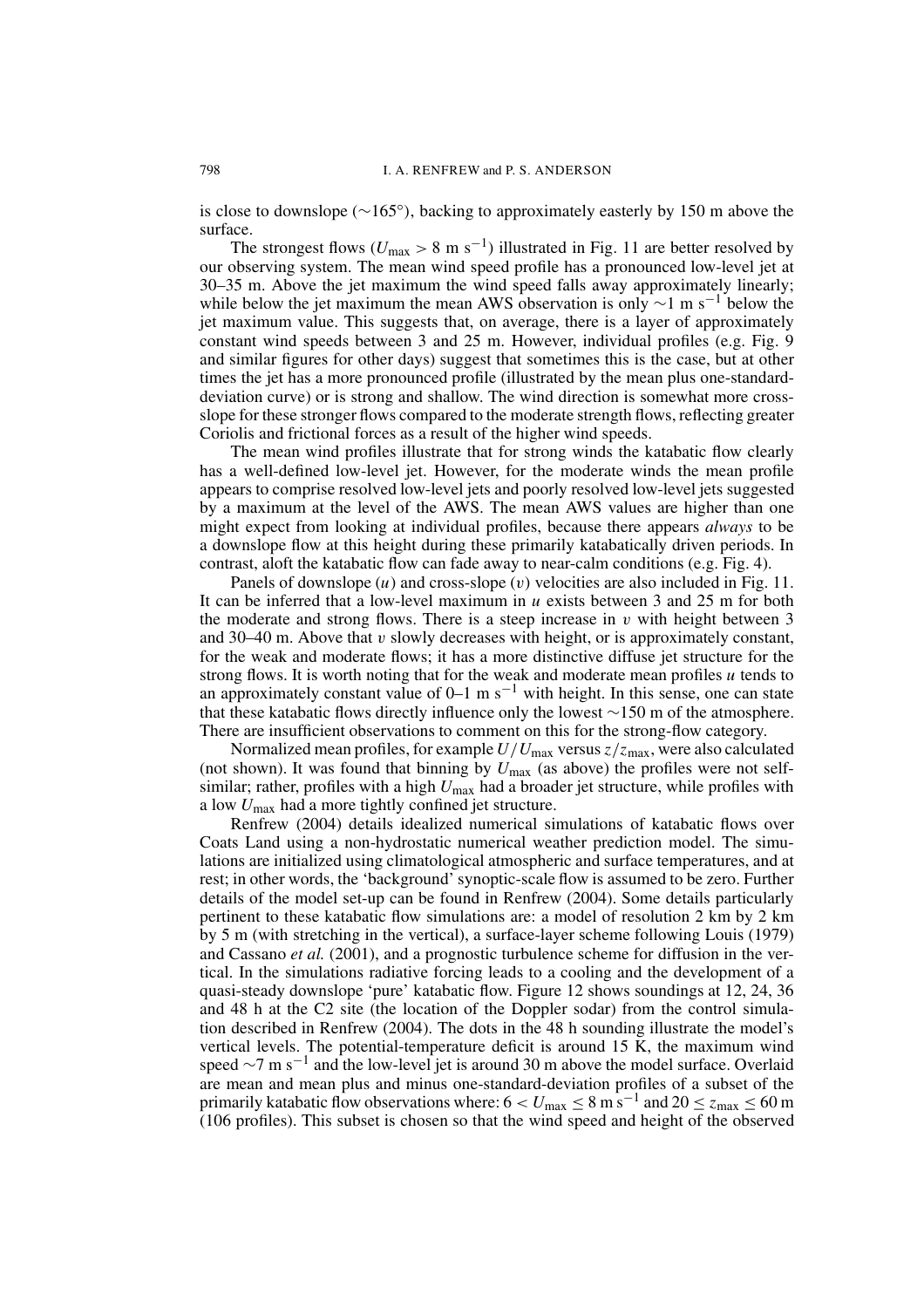

Numerical model soundings at the automatic weather station (AWS) C2 south of Halley for simu-Figure 12. lation times 12, 24, 36 and 48 h as indicated, of: (a) potential temperature  $(\theta)$ , (b) wind speed, (c) wind direction, (d) downslope horizontal velocity  $(u)$ , (e) across-slope horizontal velocity  $(v)$ , and (f) vertical velocity  $(w)$ . Overlaid bold lines show the mean (full line), and mean plus and minus one-standard-deviation (dashed lines) wind profiles for a subset of the primarily katabatic flows with  $6 < U_{\text{max}} \le 8 \text{ m s}^{-1}$  and  $20 \le z_{\text{max}} \le 60 \text{ m}$ , where  $U_{\text{max}}$  is the measured wind speed maximum, and  $z_{\text{max}}$  the height of the maximum wind. Data from the AWS (at 3 m) have been plotted as squares.

low-level jet matches that of the control simulation, and hence other features of the simulated katabatic flow can be meaningfully compared to the observations.

The simulated wind speed profiles generally compare well with the observations. Over time in the simulation there is a general broadening of the low-level jet, as momentum is mixed upwards. The soundings at 36 and 48 h correspond most closely in shape to the mean profile, although the more focused jet shapes at 12 and 24 h are well within the range that is observed. In contrast, the simulated 3 m wind speeds are all well below the observations, i.e. the simulation does not capture the rapid increase in wind speed near the surface. This problem was also noted in Renfrew (2004), where comparisons with mean AWS observations were made. In that study it was suggested that either the model's surface-layer parametrization was at fault or there was a sampling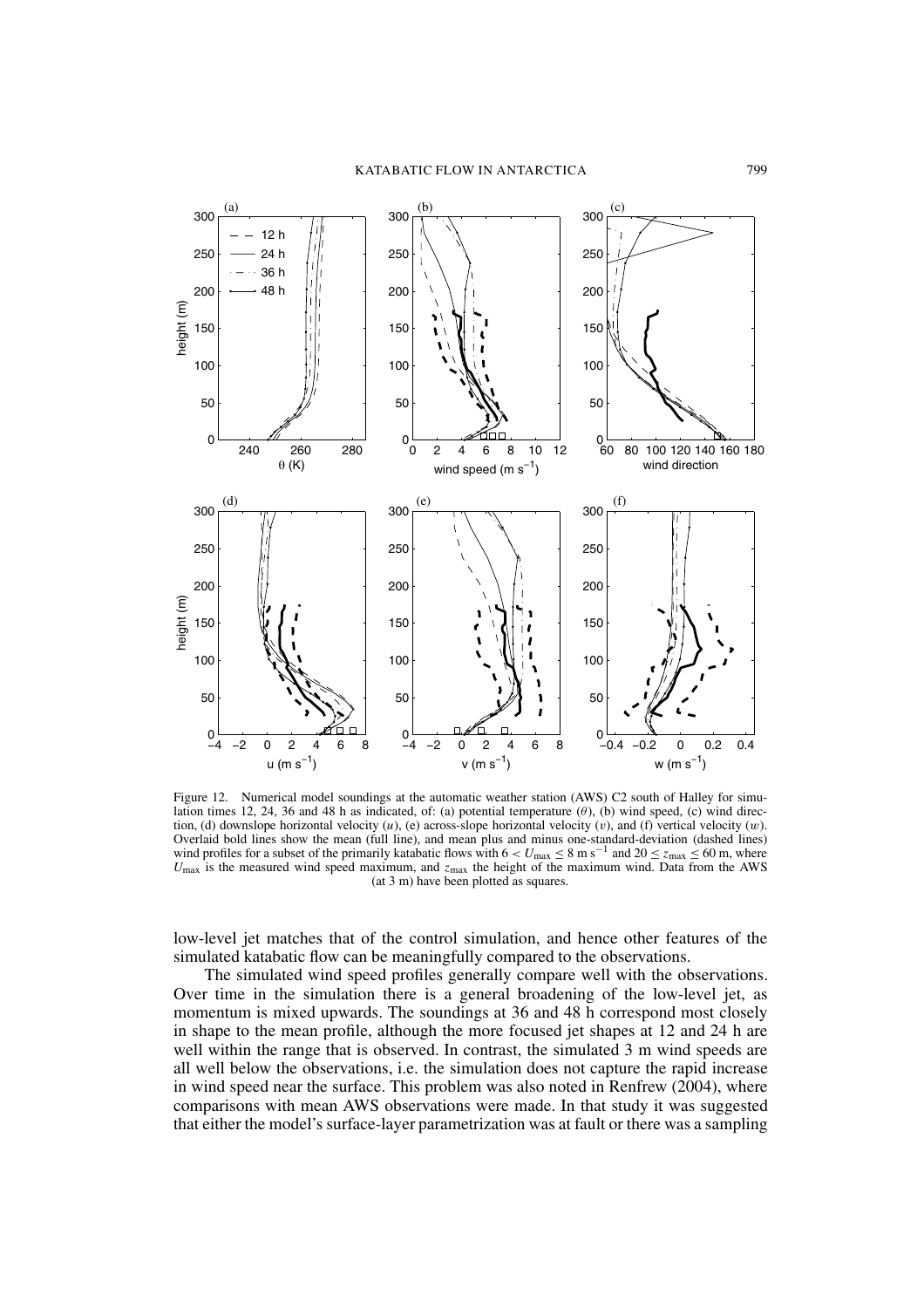problem in the way that the average wind speeds were calculated. The comparison in Fig. 12 rules out any such sampling problems. Indeed, it is clear from comparing the model profiles to those in Figs.  $4, 7, 9, 11$  and 12 that the katabatic jet often reaches its maximum value over these lowest few metres, a feature not captured by this simulation, nor indeed any others carried out by Renfrew (2004), e.g. those where the ratio of the momentum to heat diffusion coefficients was tuned. These results confirm that further work on parametrizing the model's surface layer for stable conditions is required.

The simulated wind direction generally compares well with the observed wind direction, especially at 3 m. The simulated profiles back more steeply than the observations—probably a reflection of the fact that on average there is a light background wind in the observations (easterly aloft, more south-easterly at the surface) which is not in the model. This missing background wind also affects the simulated  $u$  and  $v$  components, which are otherwise generally well-simulated. There are some differences aloft where the model simulates  $\mu$  tending to zero, while in reality an easterly background wind will project approximately equally onto the down-slope and crossslope directions. The poor simulation over the first few model levels is manifest as an underestimate of magnitudes of both  $u$  and  $v$  at 3 m. Indeed the simulated  $u$  jet is too high and strong, while the simulated  $v$  flow does not increase quickly enough over the lowest 30 m, but corresponds well from  $\sim$ 50 m upwards.

The simulated descent into the katabatic layer compares well with that observed the minimum values are about the correct height and magnitude. There is clearly more variability in the observations, with the mean plus one-standard-deviation profile largely positive. This reflects both the turbulent nature of katabatic flows and the dramatic ascent that occurs upon the cessation of katabatic flows (e.g. Fig. 6).

In summary, the simulated pure katabatic flows generally compare well to the mean primarily katabatic flow observations; the main difference is that the model winds are too weak over the first few model levels. The overall structure is well modelled, if one allows for a residual background flow in the observations that is not included in the model simulation.

#### $\sim$ **CONCLUSIONS**

An analysis of subjectively determined katabatic flows in Coats Land, Antarctica, making use of vertical wind profiles from an autonomous Doppler sodar system has highlighted a number of interesting features. There is a systematic change in the shape of the low-level katabatic jet with wind speed. On average, stronger katabatic flows, with wind speed maxima of typically 8–10 m s<sup>-1</sup>, are deeper with a jet maximum at  $\sim$ 20–60 m altitude; moderate katabatic flows, with wind speed maxima of typically  $4-8$  m s<sup>-1</sup>, are shallower with a jet maximum more often between 3 and 30 m. The strongest katabatic flows have a greater cross-slope component, consistent with a greater Coriolis force and frictional drag. For all katabatic wind profiles there is a backing in wind direction with height over the lowest  $\sim$ 100 m, consistent with a frictional forcing at the surface.

During summer there is a clear diurnal signature in the katabatic flow at all heights. It is more pronounced at 20 m and above, where the flow often ceases entirely, whereas at the surface there always appears to be some weak  $(2-4 \text{ m s}^{-1})$  katabatic flow. A dramatic deceleration of the katabatic flow is followed by strong vertical acceleration with vertical velocities reaching  $0.25-1$  m s<sup>-1</sup>. Such cessation events may lead to katabatic jumps, analogous to hydraulic jumps, as the flow changes from supercritical to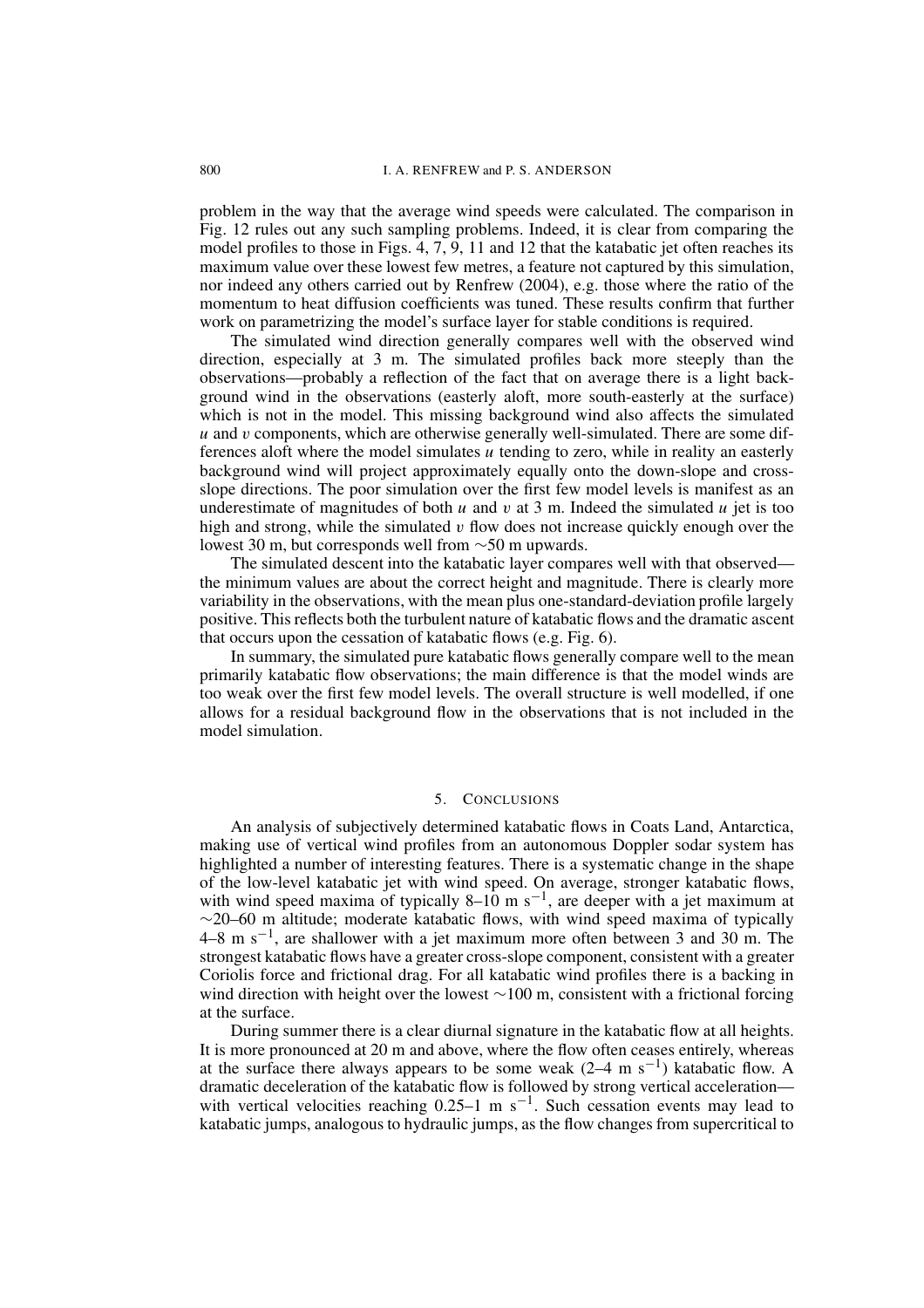subcritical down the slope; this was seen in recent non-hydrostatic numerical modelling studies of katabatic flow in Coats Land (Renfrew 2004; Yu et al. 2005).

Simulated wind profiles from the Renfrew (2004) modelling study compare well to mean profiles of a conditionally sampled subset of the katabatic flow observations. The structure and direction of the observed flows are well simulated, especially if one allows for a weak background flow in the observations that is not present in the simulations. The one significant difference is that the model does not capture the rapid increase in wind speed over the lowest  $\sim 10$  m, i.e. the wind speed is too weak for the first few model levels.

# **ACKNOWLEDGEMENTS**

We thank Russ Ladkin, Cathy Moore, Elaine Cowie, Annette Faux, and a number of other Halley Research Station wintering personnel for their part in operating the autonomous Doppler sodar system. We also thank John King for useful comments on this work and support through the Doppler Sodar project; and two anonymous reviewers for their helpful suggestions.

## **REFERENCES**

| Anderson, P. S., Ladkin, R. and<br>Renfrew, I. A. | 2005  | An autonomous Doppler sodar wind profiling system. J. Atmos.<br>Oceanic Technol., 22, 1309-1325                                                                             |
|---------------------------------------------------|-------|-----------------------------------------------------------------------------------------------------------------------------------------------------------------------------|
| Ball, F. K.                                       | 1956  | The theory of strong katabatic winds. Aust. J. Phys., 9, 373–386                                                                                                            |
|                                                   | 1960  | Winds on the ice slopes of Antarctica. Pp. 9–16 in Antarctic<br><i>meteorology</i> . Pergamon Press, Oxford, UK                                                             |
| <b>BAS</b>                                        | 1993  | Antarctic Digital Database user's guide and reference manual.<br>British Antarctic Survey, Scientific Committee on Antarctic<br>Research, Cambridge, UK                     |
| Bintanja, R.                                      | 2000a | Mesoscale meteorological conditions in Dronning Maud Land,<br>Antarctica, during summer: A qualitative analysis of forcing<br>mechanisms. J. Appl. Meteorol., 39, 2348-2370 |
|                                                   | 2000b | Mesoscale meteorological conditions in Dronning Maud Land,<br>Antarctica, during summer: The momentum budget of the<br>boundary layer. Antarctic Sci., 12, 229–242          |
| Bromwich, D. H.                                   | 1989  | An extraordinary katabatic wind regime at Terra Nova Bay,<br>Antarctica. Mon. Weather Rev., 117, 688-695                                                                    |
| Bromwich, D. H. and Liu, Z.                       | 1996  | An observational study of the katabatic wind confluence zone<br>near Siple Coast, West Antarctica. Mon. Weather Rev., 124,<br>462–467                                       |
| Cassano, J. J., Parish, T. R. and<br>King, J. C.  | 2001  | Evaluation of turbulent surface flux parameterizations for the<br>stable surface layer over Halley, Antarctica. Mon. Weather<br>Rev., 129, 26–46                            |
| Gallée, H. and Pettré, P.                         | 1998  | Dynamical constraints on katabatic wind cessation in Adelie<br>Land, Antarctica. J. Atmos. Sci., 55, 1755-1770                                                              |
| Gallée, H. and Schayes, G.                        | 1992  | Dynamical aspects of katabatic wind evolution in the Antarctic<br>coastal zone. Boundary-Layer Meteorol., 59, 141-161                                                       |
| Gallée, H., Pettré, P. and<br>Schayes, G.         | 1996  | Sudden cessation of katabatic winds in Adélie Land, Antarctica.<br>J. Appl. Meteorol., 35, 1147-1152                                                                        |
| Haiden, T. and Whiteman, C. D.                    | 2005  | Katabatic flow mechanisms on a low-angle slope. J. Appl.<br>Meteorol., 44, 113-126                                                                                          |
| Heinemann, G.                                     | 1999  | The KABEG '97 field experiment: An aircraft-based study of<br>katabatic wind dynamics over the Greenland Ice Sheet.<br>Boundary-Layer Meteorol., 93, 75-116                 |
|                                                   | 2002  | Modelling and observations of the katabatic flow dynamics over<br>Greenland. Tellus, 54A, 542–554                                                                           |
| King, J. C.                                       | 1993  | Control of near-surface winds over an Antarctic ice shelf. J. Geo-<br>phys. Res., 98, 12949–12954                                                                           |
| King, J. C. and Anderson, P. S.                   | 1999  | A humidity climatology for Halley, Antarctica, based on frost-<br>point hygrometer measurements. Antarctic Sci., 11, 100–104                                                |